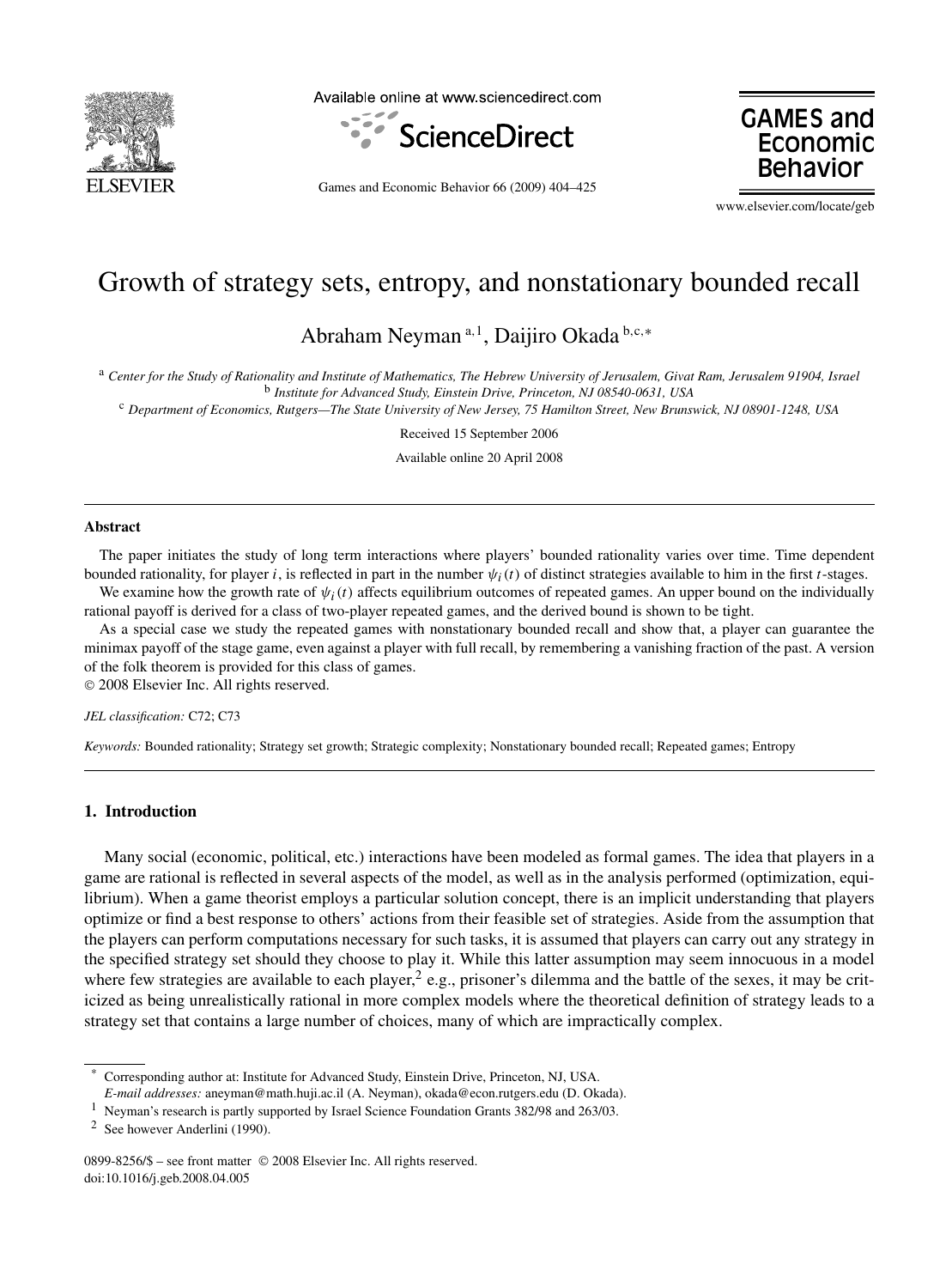A case in point is models of dynamic interaction including repeated games in their most basic formulation. In repeated games, a strategy is a set of history-contingent plans of action. Even when the underlying stage game contains only a few possible actions, the number and complexity of histories quickly grows as time passes. Consequently, the set of strategies contains a large number of elements, and many of them require the capability to process arbitrarily complex history for their implementation.

The idea that the assumption of fully, or unboundedly, rational players is unrealistic is not new (Simon, 1955, 1972; Aumann, 1981, 1997). There have been many attempts to model feasible (implementable) sets of strategies that reflect some aspects of the bounded rationality of players. Finite automata, bounded recall, and Turing machines are a few of the approaches taken. These models are useful because they provide us with quantitative measures of complexity of strategies, e.g., the number of states of automata and the length of recall.<sup>3</sup>

Existing literature on bounded complexity in repeated games considers models where the complexity of strategies is fixed during the course of a long interaction. In the case of finite automata and bounded recall (e.g., Neyman, 1985; Ben-Porath, 1993; Lehrer, 1988), a single integer—the number of states or the length of recall—fully describes the set of feasible strategies. As a consequence, the set of feasible strategies, e.g., those implemented by finite automata of a fixed size, is finite. Moreover, the number of distinct feasible strategies in any subgame as well as the number of distinct strategies in the first *T* stages of the interaction is bounded. While this literature has supplied significant insights and formal answers to questions such as "when is having a higher complexity advantageous?" (op. cit.) or "when does bounded complexity facilitate cooperation?" (e.g., Neyman, 1985, 1997), we argue below that it would be fruitful to extend the analysis to include a salient feature and an implication of bounded rationality in dynamic decision-making that are not captured by the existing approaches.

An important feature of an economic decision-maker (consumer, firm, government, trade and labor union, etc.) is described by its set of feasible decision rules. These rules, strategies or policies, are neither unimaginably complex or mindlessly simple. Nor is the set of feasible decision rules fixed over time. Technological progresses inevitably influence the sophistication and efficiency of handling information necessary to determine the behavior of these agents. Such changes bring about the transformation of the set of possible decision rules over time.

As argued in the beginning, complexity of repeated games as a model of interactive decision-making stems, in part, from the wealth of strategies from which the theory allows players to choose. The number of theoretically possible strategies is double-exponential in the number of repetitions. Some, in fact most,<sup>4</sup> strategies are too complicated to admit a short and practically implementable description: a short description of a strategy requires an efficient encoding of histories, but some histories may have no shorter descriptions than simply writing them out in their entirety. These considerations motivate research on bounded rationality in long-term interaction in general, and on various measures of complexity of implementing strategies and their effects on equilibrium outcomes in particular.

Our aim in this paper is to take a first step toward formalizing the idea of temporal change in the degree of bounded rationality and examining its consequences in long-term interactions. Thus, at the conceptual level, our motivation may be paraphrased as follows. Players with bounded rationality are limited by the set of feasible strategies, but computational resources available to the players may expand or contract over time. As a consequence, the limitation would vary over time and, in particular, there may not be a finite upper bound on complexity of strategies for the entire horizon of the game. Such considerations of the more general aspects of bounded rationality cannot be captured by a model with a finite set of feasible strategies. Thus we are led to considering a feasible set consisting of infinitely many strategies. The question that arises then is : "What are the characteristics of an infinite strategy set that (1) may be derived from an explicit description (e.g., by means of a complexity measure) of a feasible strategy set and (2) can be used to provide bounds on equilibrium outcomes?"

A common feature of feasible strategy sets described by means of any complexity measure is that it contains fewer elements than the fully rational case. As we take aim at a temporal aspect of an infinite strategy set, we shall consider how the number of strategies induced in the first *t* stages of the game grows. Specifically, we associate to each subset  $\Psi_i$  of the full (theoretically possible) strategy set a function  $\Psi_i$  from the set of positive integers to itself. The value  $\psi_i(t)$  represents the number of strategies in  $\Psi_i$  that are distinguishable in the first *t* stages. The feasible strategy set  $\Psi_i$ 

 $3$  Variants of complexity measure associated with a Turing machine include the number of bits needed to implement a strategy by Turing machines with a bounded amount of tape (Stearns, 1997), and algorithmic or Kolmogorov complexity (Lacôte, 2005; Neyman, 2003).

<sup>4</sup> For instance, if a feasible set of strategies contains *K* distinct strategies, then one needs close to log*K* bits (for sufficiently large *K*) to encode most of them.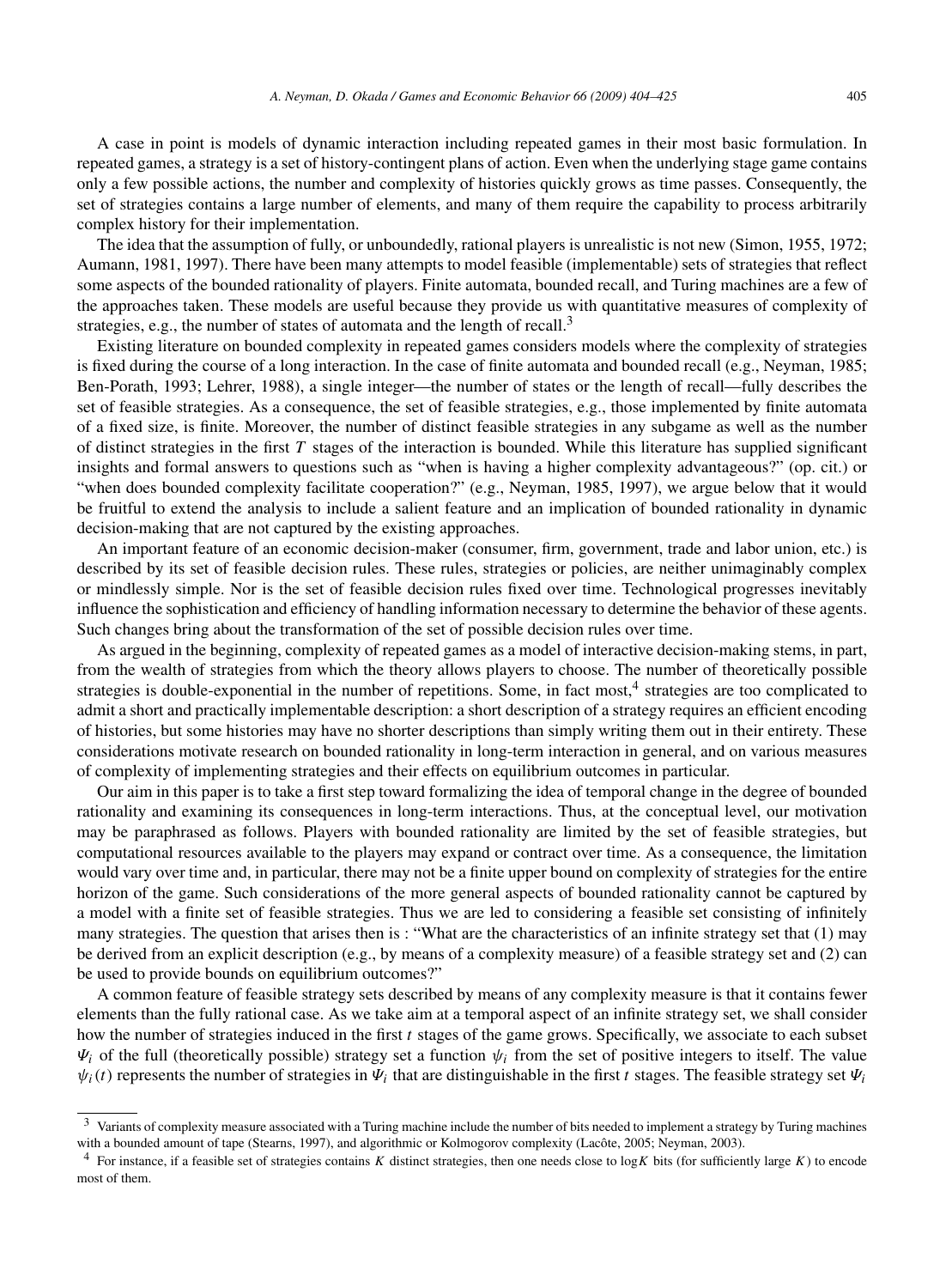may contain infinitely many strategies, but it can differ from the fully rational case in the way  $\psi_i$  grows reflecting a broad implication of bounded rationality that may vary over time.<sup>5</sup> To be more precise, for each *t*, let  $\Psi_i(t)$  be the projection of  $\Psi_i$  to the first *t* stages of the game. Then  $\psi_i(t)$  is the number of equivalence classes of strategies in  $\Psi_i(t)$ . If  $\Psi_i$  contains all theoretically possible strategies, then, as mentioned in the beginning,  $\psi_i(t)$  is double-exponential in *t*. Thus it is of interest to study how outcomes of repeated games are affected by various conditions on the rate of growth of  $\psi_i(t)$ .

Since no structure is imposed on the strategies that belong to  $\Psi_i$ , it appears to be difficult, if not impossible, to derive results purely on the basis of how  $\psi_i(t)$  grows. For this reason, and as a first undertaking in this line of research, we will study a simple case of two-person repeated games in which player 1 with a feasible set *Ψ*<sup>1</sup> plays against a fully rational player 2. The payoff in the repeated games is the long-run average of the stage payoffs. In this setup we will show that there is a continuous nondecreasing function  $U:\mathbb{R}_+ \to \mathbb{R}$  such that player 1 cannot guarantee more than  $(cav U)(\gamma)$ , where cav *U* denotes the concavification of *U*, whenever  $\psi_1(t)$  grows at most as fast as  $2^{\gamma t}$ . Moreover, this bound is tight. The function *U* will be defined using the concept of entropy and it will be shown that  $U(0)$  is the maximin value of the stage game in pure actions and that for sufficiently large  $\gamma$ ,  $U(\gamma)$  is the usual maximin value of the stage game in mixed actions.

As a concrete case of an infinite feasible strategy set arising from a complexity consideration, we will study the repeated game with nonstationary bounded recall strategies, which is a model of a player whose depth of memory of the past varies over time and hence, it is an extension of classical stationary bounded recall strategies. As a direct consequence of a theorem mentioned above, we will show that a player with nonstationary bounded recall can guarantee no more than the maximin payoff in pure actions of the stage game if the size of his recall is less than  $K_0 \log t$  at stage  $t$ for some constant  $K_0 > 0$ . In addition, we will show that there is a constant  $K_1 > K_0$  such that if, for all sufficiently large  $t$ , the recall at stage  $t$  is at least  $K_1 \log t$ , the minimax payoff of the stage game can be guaranteed. Hence, in order to secure the minimax payoff of the stage game against a player with full recall, one needs to remember a long enough history. However, the length of that history is only a negligible fraction of the entire history.

In order to avoid possible confusion, we point out that, as is standard in the literature, we consider mixed strategies so long as their support lies in the set of feasible pure strategies. A possible interpretation of mixed strategies in games in general is that they are distributions of pure strategies in a population of potential players. In the context of games we analyze in this paper, a fully rational player faces one of the players randomly drawn from this population. Thus a mixed strategy of her opponent reflects the uncertainty that she faces as to which feasible pure strategy is employed by this particular opponent.

In Section 2 we will set the notation used throughout the paper and formalize the idea of the growth of strategy sets. Some examples, including nonstationary bounded recall strategies, will also be discussed in this section. Section 3 contains some results on the values of two-person repeated games where a player with bounded rationality plays against a fully rational player. As mentioned above these results are based purely on the rate of growth of strategy sets regardless of which strategies they contain. In Section 4, nonstationary bounded recall strategies are examined.

## **2. Growth of strategy sets**

Let  $G = (A_i, g_i)_{i \in I}$  be a finite game in strategic form. The set of player *i*'s mixed actions is denoted by  $\Delta(A_i)$ . Henceforth we refer to *G* as a stage game.

In the repeated version<sup>6</sup> of *G*, written  $G^*$ , a pure strategy of a player is a rule that assigns an action to each history. A history by definition is a finite string of action profiles (including the null string which is denoted by  $\epsilon$ ). Thus the set of all histories is  $A^* = \bigcup_{t=0}^{\infty} A^t$  where  $A = \lambda_{i \in I} A_i$  and  $A^0 = {\epsilon}$ . A pure strategy of player *i* is a mapping  $\sigma_i: A^* \to A_i$ . Let  $\Sigma_i$  be the set of all pure strategies of player *i*. The set of mixed strategies of player *i* is denoted by *Δ(Σi)*.

We say that two pure strategies of player *i*,  $\sigma_i$  and  $\sigma'_i$ , are equivalent up to the *t*th stage if, for every profile of other players' strategies  $\sigma_{-i}$ , the sequence of action profiles induced by  $(\sigma_i, \sigma_{-i})$  and  $(\sigma_i', \sigma_{-i})$  are identical up to,

<sup>&</sup>lt;sup>5</sup> In this paper, the feasible set  $\Psi_i$ , and hence the growth of the function  $\Psi_i$ , is exogenously given. We recognize the importance of studying models where players may invest in order to expand their strategic possibilities, thereby endogenizing the growth rate of *ψi*. This certainly deserves further research. The work reported here provides limits to what can and cannot be achieved by such a choice.

 $<sup>6</sup>$  In this paper we consider the most basic model of repeated games, i.e., ones with complete information and perfect monitoring.</sup>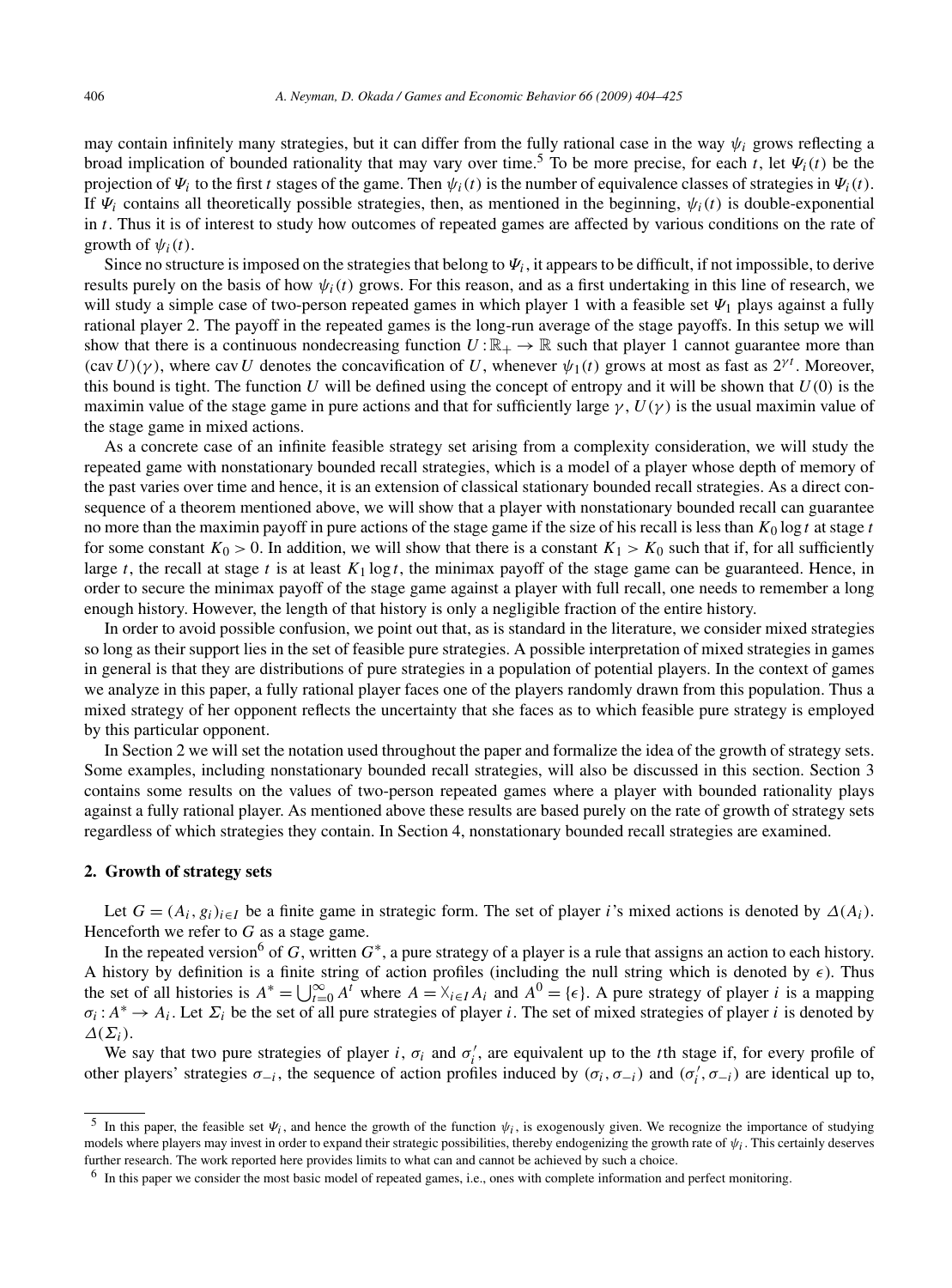and including, stage *t*. If two strategies are equivalent up to the *t*th stage for every *t*, then we simply say they are equivalent. Equivalence between two mixed strategies is defined similarly by comparing the induced distributions over sequence of action profiles.

Let us denote by  $m_i$  the number of actions available to player *i*, i.e.,  $m_i = |A_i|$ , and let  $m = \prod_{i \in I} m_i = |A|$ . We note first that the number of strategies available to player *i* in the first *t* stages of a repeated game is<sup>7</sup>  $m_i^{m^0} \times \cdots \times m_i^{m^{t-1}} =$ 

 $m_i^{\frac{mt-1}{m-1}}$ . This number is double exponential in *t*.

Suppose that player *i* has access to a set of strategies,  $\Psi_i \subset \Sigma_i$ . This would be the case, for example, when there is limitations on some aspects of complexity of his strategies. For each positive integer *t*, let  $\Psi_i(t)$  be formed by identifying strategies in  $\Psi_i$  that are equivalent up to the *t*th stage. If two strategies in  $\Psi_i$  are equivalent, then they are never distinguished in *Ψi(t)* for any *t*. So the reader may consider *Ψi* to be the set of equivalence classes of strategies. Let  $\psi_i(t)$  be the number of elements in  $\Psi_i(t)$ . Any consideration on strategic complexity gives rise to some strategy set  $\Psi_i$  and thus limitation on the rate of growth of  $\psi_i(t)$ . For example, if player *i*'s feasible strategies are described by finite automata with a fixed number of states, then  $\Psi_i$  is a finite set and  $\Psi_i(t) = \Psi_i$  for all sufficiently large<sup>8</sup> *t*. In this case  $\psi_i(t) = O(1)$ . Below we illustrate some examples of feasible strategy sets with various rate of growth of  $\psi_i(t)$ .

**Example 1.** In this example we provide a framework for nonstationary bounded recall strategies that we will examine in detail in Section 4. Recall that a stationary bounded recall strategy of size *k* is a strategy that depends only on at most the last *k*-terms of the history. More precisely, for each pure strategy  $\sigma_i \in \Sigma_i$ , define a strategy  $\sigma_i \cap k : A^* \to A_i$ by

$$
(\sigma_i \barwedge k)(a_1, \ldots, a_t) = \begin{cases} \sigma_i(a_1, \ldots, a_t) & \text{if } t \leq k, \\ \sigma_i(a_{t-k+1}, \ldots, a_t) & \text{if } t > k. \end{cases}
$$

The set of stationary bounded recall strategies of size *k* is denoted by  $\bar{\mathbf{B}}_i(k)$ , i.e.

$$
\bar{\mathbf{B}}_i(k) = \{\sigma_i \bar{\wedge} k \colon \sigma_i \in \Sigma_i\}.
$$

It is clear that the number of distinct strategies, i.e. the number of equivalence classes, in  $\mathbf{B}_i(k)$  is at most the number of distinct functions from  $\bigcup_{\ell=0}^{k} A^{\ell}$  to  $A_i$  which is of the order  $m_i^{O(m^k)}$ .

Now consider a function  $\kappa : \mathbb{N} \to \mathbb{N} \cup \{0\}$  with  $\kappa(t) \leq t - 1$ . For each  $t \in \mathbb{N}$ , the value  $\kappa(t)$  represents the length of recall at stage *t*. A *κ*-recall strategy of player *i* is a pure strategy that plays like a stationary bounded recall strategy of size *k* whenever  $\kappa(t) = k$  regardless of the time index *t*. Formally, for each  $\sigma_i \in \Sigma_i$  define a strategy  $\sigma_i \wedge \kappa : A^* \to A_i$ by

$$
(\sigma_i \wedge \kappa)(a_1,\ldots,a_t) = \sigma_i(a_{t-\kappa(t)+1},\ldots,a_t).
$$

Observe that in this definition player *i* must take the same action at stage *t* and *t'* where  $\kappa(t) = \kappa(t') = k$  so long as he observes the same sequence of action profiles in the last *k* stages. Thus, the set of *κ*-recall strategies is

$$
\mathbf{B}_i(\kappa) = \{\sigma_i \wedge \kappa \colon \sigma_i \in \Sigma_i\}.
$$

Set  $\Psi_i = \mathbf{B}_i(\kappa)$ . Then from its definition it is clear that there is a canonical embedding of  $\Psi_i$  into  $\chi_{k \in \kappa(\mathbb{N})} \overline{\mathbf{B}}(k)$  as well as a canonical embedding of  $\Psi_i(t)$  into  $\chi_{k \in \kappa(\{1,\ldots,t\})} \bar{\mathbf{B}}(k)$  for each *t*. Hence

$$
\psi_i(t) \leqslant \prod_{k \in \kappa(\{1,\dots,t\})} m_i^{m^k} \leqslant m_i^{cm^{\tilde{\kappa}(t)}}
$$

for some constant *c* (in fact,  $c = m/(m - 1)$ ) where  $\bar{\kappa}(t) = \max_{s \leq t} \kappa(s)$ .

The number of equivalence classes of strategies (reduced strategies) available to player *i* in the first *t* stages is  $m_i^{(m_t^t - 1)/(m_{-i} - 1)}$  where  $m_{-i} = \prod_{j \neq i} m_j$ .

<sup>&</sup>lt;sup>8</sup> In fact, this holds for all  $t \ge k^2$  and  $2^{ck \log k} \le |\Psi_i| \le 2^{dk \log k}$  where *k* is the bound on the number of states of automata and *c* and *d* are positive constants.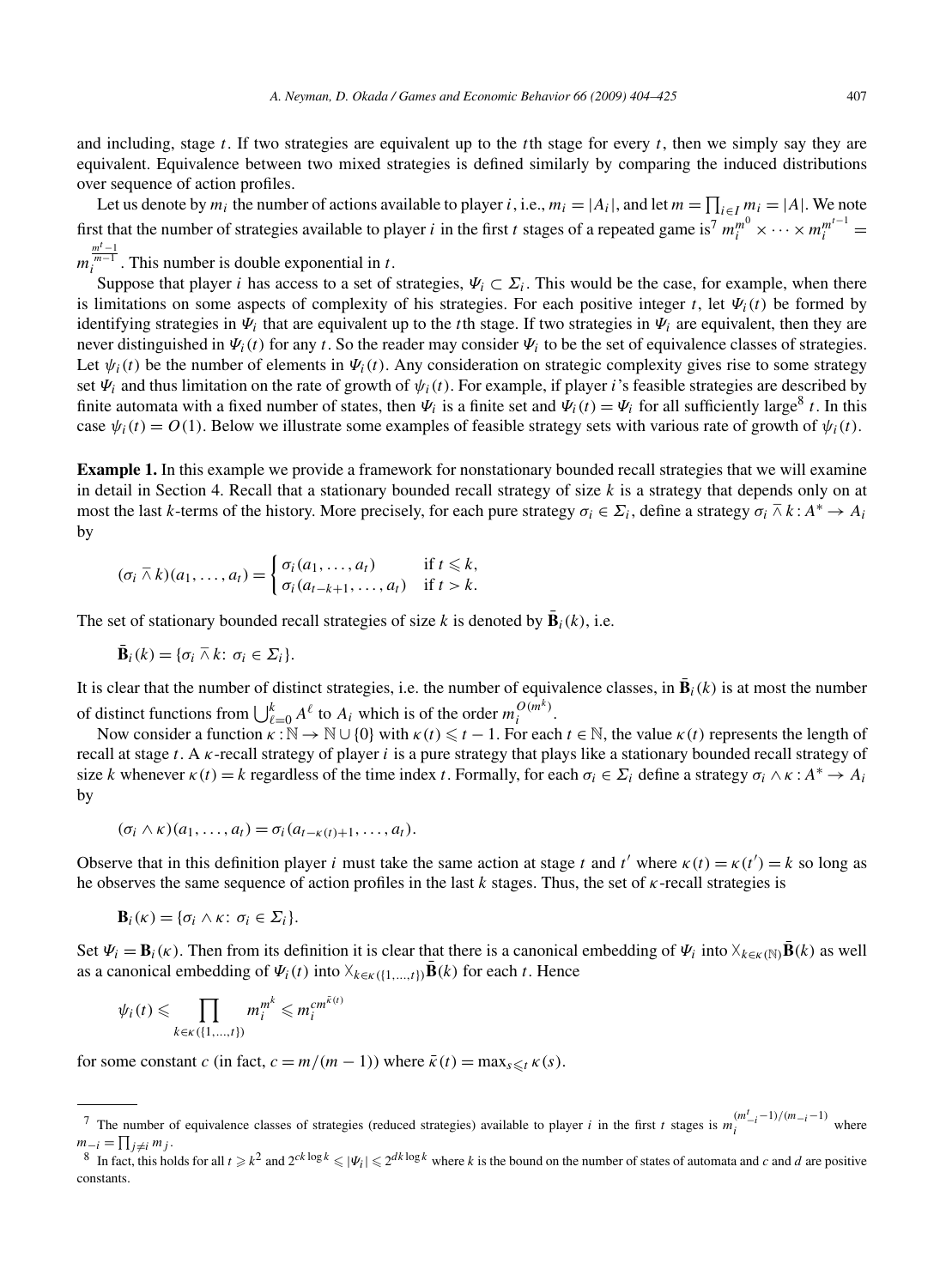**Example 2.** A strategy of player *i* is said to be oblivious (O'Connell and Stearns, 1999) if it depends only on the history of his own actions. That is, *σi* :*A*<sup>∗</sup> → *Ai* is oblivious if *σi((ai*1*,a*−*i*1*),...,(ait,a*−*it))* is independent of *a*−*i*1*,...,a*−*it* . The set of oblivious strategies of player *i* is denoted by **O***i*. Every oblivious strategy induces a sequences of player *i*'s actions. Also, any sequence of player *i*'s actions can be induced by an oblivious strategy. So the set of equivalence classes of strategies in  $\mathbf{O}_i$  can be identified with the set of sequences of player *i*'s actions,  $A_i^{\infty}$ . Hence if  $\Psi_i = \mathbf{O}_i$ , then  $\Psi_i(t)$  is identified with  $A_i^t$  and so  $\psi_i(t) = m_i^t$ . For each sequence  $\mathbf{a} = (a_{i1}, a_{i2}, \dots) \in A_i^{\infty}$ , we denote by  $\sigma_i(\mathbf{a})$ the oblivious strategy that takes action  $a_t$  at stage  $t$  regardless of the past history.

In all the examples that follow, consider a two person game in which each player has two actions,  $A_1 = A_2 = \{0, 1\}$ . The strategies described in these examples are kinds of "trigger strategy" where a certain action is triggered by specific history or set of histories.

**Example 3.** For each integer  $k \ge 0$ , define a strategy  $\sigma_1^{(k)}$  as follows. For each history *h*, let  $N(1|h)$  be the number of times player 2 chose action 1 in *h*.

 $\sigma_1^{(k)}(h) = \begin{cases} 1 & \text{if } N(1|h) \geq k, \\ 0 & \text{otherwise} \end{cases}$ 0 otherwise*.*

Let  $\Psi_1 = {\sigma_1^{(0)}, \sigma_1^{(1)}, \ldots}$ . Then  $\Psi_1(t) = {\sigma_1^{(0)}, \ldots, \sigma_1^{(t-1)}}$  and  $\psi_i(t) = t$ .

**Example 4.** A prefix of a history  $h = (h_1, \ldots, h_t)$  is any of its initial segment  $h' = (h_1, \ldots, h_s)$ ,  $s \le t$ . A set of histories  $L \subset \bigcup_{t=1}^{\infty} H_t$  is said to be prefix-free if no element of *L* is a prefix of another. For each positive integer *t*, let  $L(t) = L \cap (H_1 \cup \cdots \cup H_{t-1})$ ;  $L(t)$  is prefix-free and  $L(t) \subset L(t+1)$ . Define a strategy  $\sigma_1^L$  as follows.

 $\sigma_1^L(h_1, \ldots, h_t) = \begin{cases} 1 & \text{if } (h_1, \ldots, h_s) \in L \text{ for some } s \leq t, \\ 0 & \text{otherwise} \end{cases}$ 0 otherwise*.*

This is a generalization of the trigger strategy:  $\sigma_1^L$  takes action 1 forever as soon as a history in *L* occurs. Let *L* be the class of all prefix-free sets of histories. Take a subset M of  $\mathcal L$  and define  $\Psi_1$  to be the set of player 1's strategies  $\sigma_1^M$  with  $M \in \mathcal{M}$ . Let us examine  $\Psi_1(t)$  and  $\Psi_1(t)$ .

It is easy to verify that, for any *L* and *M* in  $\mathcal{L}$ ,  $\sigma_1^L$  and  $\sigma_1^M$  are equivalent up to the *t*th stage whenever  $L(t) = M(t)$ . Then we have  $\psi_1(t) \leq |\mathcal{M}(t)|$  where  $\mathcal{M}(t) = \{M(t): M \in \mathcal{M}\}\)$ . Examples of M can be constructed so that the corresponding function  $\psi_1(t)$  is, e.g.,  $O(t^p)$  for a given  $p \ge 1$ , or  $O(2^{\alpha t})$  for  $0 < \alpha < 1$ .

## **3. Games against a fully rational player**

We now derive a few consequences of bounded rationality implied by a growth rate of  $\psi_i(t) = |\Psi_i(t)|$ . We emphasize that the nature of the feasible strategy set *Ψi* is completely arbitrary. It may include infinitely many strategies and also the strategies that cannot be represented by any finite state machines or finitely bounded recall.

Various forms of the folk theorem assert that any feasible payoff vector that gives each player at least his individually rational (I.R.) payoff can be an equilibrium outcome of the repeated game. Thus two repeated games with the same set of feasible payoffs may differ in the set of equilibrium payoff as a result of the difference in the I.R. payoffs. In the repeated game with perfect monitoring played by fully rational players, e.g., Aumann and Shapley (1994), the I.R. payoff of the repeated game coincides with that of the stage game. This is because, for every strategy profile of the other players, a player has a strategy that yields him at least his I.R. payoff of the stage game in the long run. In particular, the minimax theorem implies that, in a two-person game, each player has a repeated game strategy that yields at least the stage game I.R. payoff in the long run regardless of the other player's strategy. However, when the set of feasible strategies of a player differs from the fully rational case, the I.R. payoff of the repeated game may be different from that of the stage game, and, accordingly, the set of equilibrium payoffs may differ from that of the standard folk theorem.

<sup>&</sup>lt;sup>9</sup> Some histories are not compatible with the strategy, hence the inequality.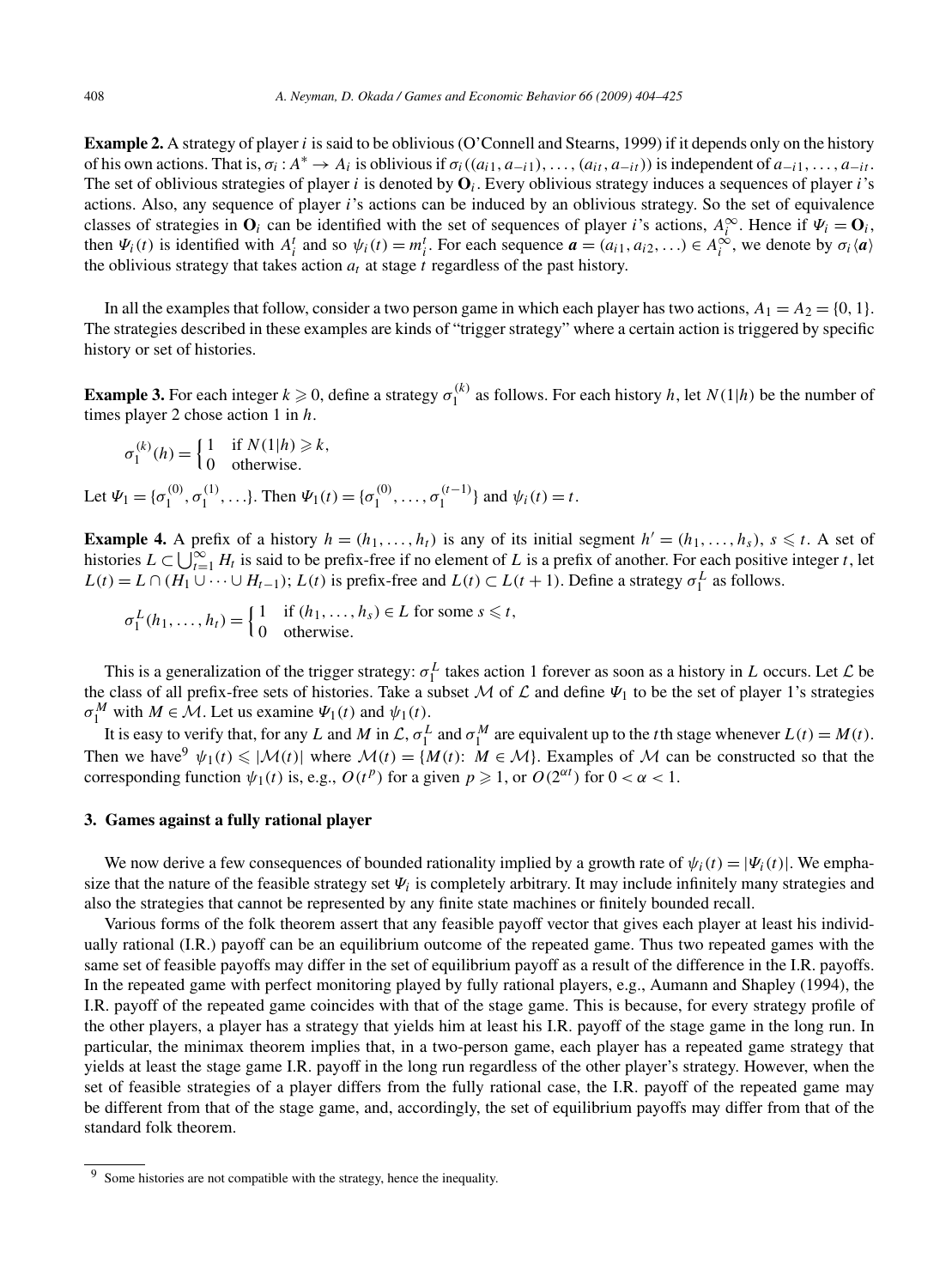In models of repeated games where the sets of feasible strategies are specified via bounds on some complexity measure, and therefore they differ from the fully rational case, it is essential to know the relationship between the complexity bounds and individually rational payoffs before proceeding to the question of equilibria. In fact, once individually rational payoffs are characterized, and strategies that achieve such payoffs are found, versions of the folk theorem follow in a relatively straight forward manner (Lehrer, 1988; Ben-Porath, 1993). The reader will see that this is the case in the next section on nonstationary bounded recall.

Thus, our focus in this, and the next, section will be what payoff a player with bounded rationality, implied by a specified rate of growth of  $\psi_i$ , can guarantee or defend in a repeated game. As we mentioned in the introduction, we study a benchmark case for which we can obtain concrete results in this abstract setting: two-person repeated games where a player with bounded rationality plays against a fully rational player. We point out that our results apply to any measure of strategic complexity that gives rise to a feasible strategy set satisfying our condition on the rate of growth  $\psi_1(t)$ .

We shall follow the following notational rule. Actions of player 1 and 2 in the stage game are denoted by *a* and *b*, respectively, and their strategies in the repeated game are denoted by  $\sigma$  and  $\tau$ , respectively, with sub- or superscripts and other affixes added as necessary. The payoff function of player 1, *g*1, will be denoted simply by *g*. Let *w* be player 1's maximin payoff in the stage game where max and min are taken over the pure actions:  $w =$  $\max_{a \in A_1} \min_{b \in A_2} g(a, b)$ . This is the worst payoff that player 1 can guarantee himself for sure in the stage game. Also, let *v* be the minimax payoff to player 1:  $v = \min_{b \in \Delta(A_2)} \max_{a \in A_1} g(a, b) = \max_{a \in \Delta(A_1)} \min_{b \in A_2} g(a, b)$ . For a pair of repeated game strategies  $(\sigma, \tau) \in \Sigma_1 \times \Sigma_2$ , we write  $g_T(\sigma, \tau)$  for player 1's average payoff in the first *T* stages.

#### *3.1. Slowly growing strategy set*

Recall that  $\Psi_1(t)$  is formed by identifying strategies in  $\Psi_1$  that are equivalent up to the *t*th stage and  $\Psi_1(t) = |\Psi_1(t)|$ . Our first theorem states that if the growth rate of  $\psi_1(t)$  is subexponential in *t*, then player 1 cannot guarantee more than the maximin payoff in pure actions,  $w$ , in the long run. We first present a lemma<sup>10</sup> which provides a bound on player 1's minimax payoff in the repeated game for an arbitrary feasible set  $\Psi_1$ . Set  $\|g\| = 2 \max\{|g(a, b)|: a \in \mathbb{R}\}$  $A_1, b \in A_2$ .

**Lemma 1.** *For every*  $\Psi_1 \subset \Sigma_1$  *and every nondecreasing*<sup>11</sup> *sequence of positive integers*  $\{t_k\}_{k=0}^{\infty}$  *with*  $t_0 = 0$ *, there exists*  $\tau^* \in \Sigma_2$  *such that* 

$$
g_{t_k}(\sigma,\tau^*) \leqslant w + \|g\| \frac{1}{t_k} \sum_{\ell=1}^k \log_2 \psi_1(t_\ell)
$$

*for all*  $\sigma \in \Psi_1$  *and*  $k = 1, 2, \ldots$ 

**Proof.** We construct the strategy  $\tau^* \in \Sigma_2$  as follows. Fix a stage *t* and let  $\ell$  be the unique index with  $t_{\ell-1} < t \leq t_{\ell}$ . If a history  $h = (h_1, \ldots, h_{t-1}) = ((a_1, b_1), \ldots, (a_{t-1}, b_{t-1}))$  is observed, let  $\Psi_1(t_\ell, h)$  be the set of player 1's strategies in *Ψ*<sub>1</sub>(*t*<sub>*l*</sub>)</sub> that are compatible with *h*, i.e., *σ* ∈ *Ψ*<sub>1</sub>(*t*<sub>*l*</sub>, *h*) if, and only if, *σ* ∈ *Ψ*(*t*<sub>*l*</sub>)</sub>, *σ*(*e*) = *a*<sub>1</sub>, and *σ*(*h*<sub>1</sub>,...,*h*<sub>*s*-1</sub>) = *a<sub>s</sub>* for all  $s = 2, \ldots, t - 1$ . For each  $a \in A_1$ , let  $\Psi_1(t_\ell, h, a)$  be the set of strategies in  $\Psi_1(t_\ell, h)$  that takes the action *a* after the history *h*, i.e.,  $\Psi_1(t_\ell, h, a) = \{\sigma \in \Psi_1(t_\ell, h): \sigma(h) = a\}$ . Choose  $a(h) \in A_1$  such that  $|\Psi_1(t_\ell, h, a(h))| \geq$  $|\Psi_1(t_\ell, h, a)|$  for all  $a \in A_1$ . The action  $a(h)$  may be considered the most likely action taken by player 1 after the history *h*. Now define *τ* <sup>∗</sup> by

 $\tau^*(h) \in \text{argmin } g(a(h), b).$  $b \in A_2$ 

<sup>10</sup> Lemma 1 and Theorem 1 are slight generalizations of Theorem 3.1 (and the remarks following it) in (Neyman and Okada, 2000b).

<sup>&</sup>lt;sup>11</sup> In this paper, we use the terms "nondecreasing" and "increasing" (resp. "nonincreasing" and "decreasing"), rather than "increasing" and "strictly increasing" (resp. "decreasing" and "strictly decreasing").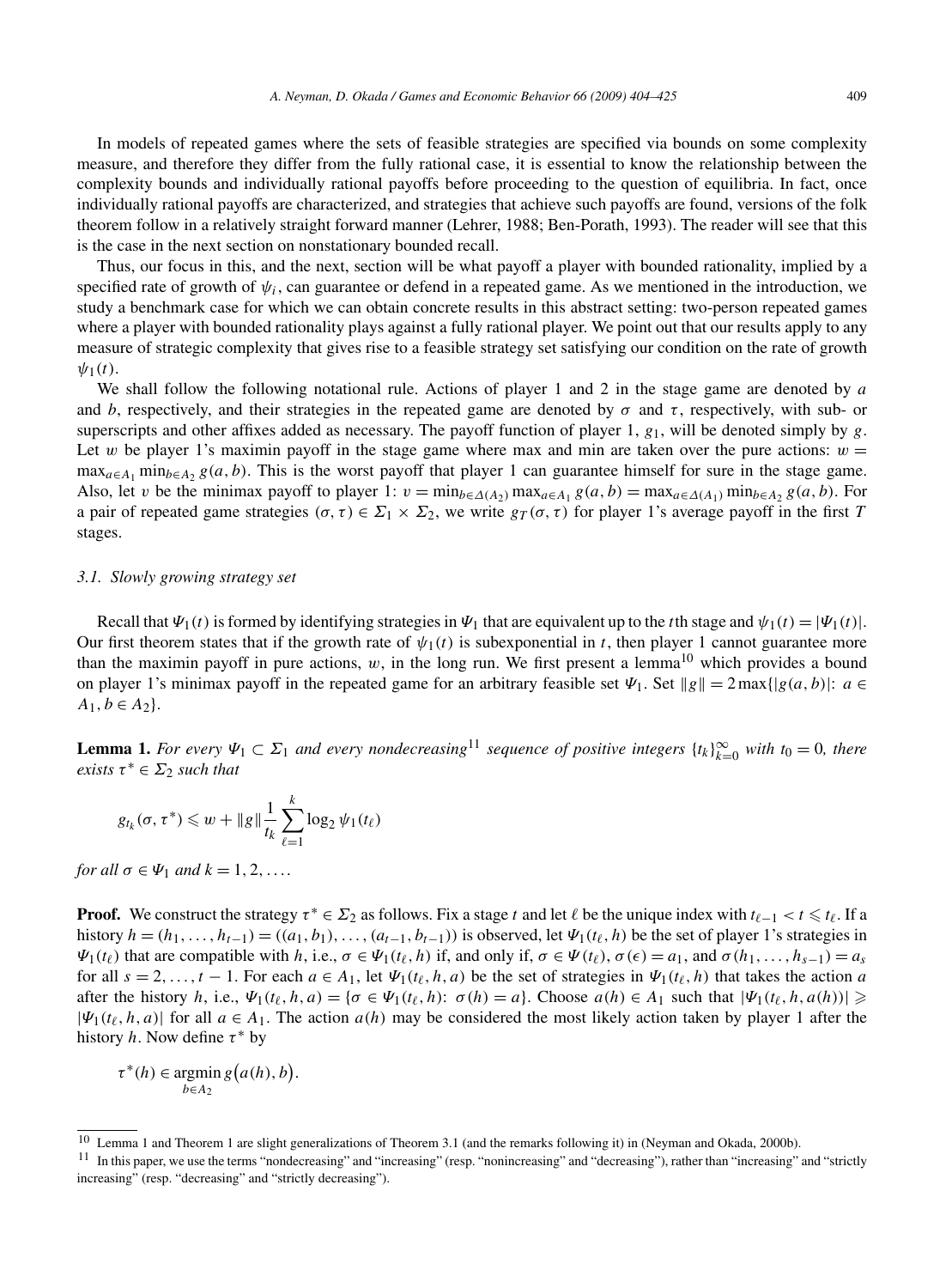Clearly,  $\{\Psi_1(t_\ell, h, a) | a \in A_1\}$  forms a partition of  $\Psi_1(t_\ell)$ . From the definition of  $a(h)$  it follows that  $|\Psi_1(t_\ell, h, a)| \leq$  $\frac{1}{2}|\Psi_1(t_\ell,h)|$  for all  $a \neq a(h)$ . Thus, if  $h' = hh_t = (h_1,\ldots,h_{t-1},h_t)$  and  $h_t = (a_t,b_t)$  with  $a_t \neq a(h)$ , then

$$
\left|\Psi_1(t_\ell, h')\right| \leqslant \frac{1}{2} \left|\Psi_1(t_\ell, h)\right|.
$$
\n<sup>(1)</sup>

Fix  $\sigma \in \Psi_1$  and let  $(h_1, h_2, \ldots) = ((a_1, b_1), (a_2, b_2), \ldots)$  be the play generated by  $(\sigma, \tau^*)$ . For each *t*, let  $I_t = 0$ or 1 according to  $a_t = a(h_1, \ldots, h_{t-1})$  or  $a_t \neq a(h_1, \ldots, h_{t-1})$ . Then (1) implies that

$$
\sum_{t=t_{\ell-1}+1}^{t_{\ell}} I_t \leq \log_2 |\Psi_1(t_{\ell}, (h_1,\ldots,h_{t_{\ell-1}}))| \leq \log_2 \psi_1(t_{\ell}) \quad \text{for all } \ell=1,2,\ldots.
$$

That is, the number of stages *t* with  $t_{\ell-1} + 1 \leq t \leq t_{\ell}$  at which player 1's action differs from  $a(h_1, \ldots, h_{t-1})$  is at most  $\log_2 \psi_1(t_\ell)$ . Hence

$$
\sum_{t=t_{\ell-1}+1}^{t_{\ell}} g(h_t) \leq \sum_{t=t_{\ell-1}+1}^{t_{\ell}} \left( (1-I_t)w + I_t \frac{\|g\|}{2} \right) \leq (t_{\ell} - t_{\ell-1})w + \|g\| \log_2 \psi_1(t_{\ell}).
$$

Summing over  $l = 1, \ldots, k$  (where  $t_0 = 0$ ) we have

$$
\sum_{t=1}^{t_k} g(h_t) \leq t_k w + \|g\| \sum_{\ell=1}^k \log_2 \psi_1(t_\ell). \qquad \Box
$$

If  $\Psi_1$  is a finite set, e.g., the set of finite automata of a bounded size, then there is a  $\hat{t}$  such that  $\Psi_1(t) = \Psi_1$  for all  $t \geq \hat{t}$ . In this case, a straightforward modification of the proof of Lemma 1 (in fact, the same proof but with  $t_1 = \infty$ ) shows that<sup>12</sup> there exists  $\tau^* \in \Sigma_2$  such that

$$
g_T(\sigma,\tau^*) \leq w + \|g\| \frac{\log_2 |\Psi_1|}{T}
$$

for all  $\sigma \in \Psi_1$  and  $T = 1, 2, \ldots$ .

**Theorem 1.** Suppose that 
$$
\frac{\log_2 \psi_1(t)}{t} \longrightarrow 0
$$
. Then there is a strategy  $\tau^* \in \Sigma_2$  such that  $\overline{\lim_{t \to \infty} \max_{\sigma \in (\sigma, \tau^*) \leq \Sigma_2}}$ .

$$
\overline{\lim}_{T\to\infty}\max_{\sigma\in\Psi_1}g_T(\sigma,\tau^*)\leqslant w.
$$

**Proof.** Let  $\{t_k\}_{k=1}^{\infty}$  be an increasing sequence of positive integers satisfying the following properties:

(A) 
$$
\frac{t_{k+1} - t_k}{t_k} \longrightarrow 0
$$
, and (B)  $\frac{\log_2 \psi_1(t_{k+1})}{t_{k+1} - t_k} \longrightarrow 0$ .

It is easy to verify that such a sequence exists under the condition of the theorem.

Lemma 1 and (B) imply that there is a  $\tau^* \in \Sigma_2$  such that, for every  $\varepsilon > 0$ ,  $g_{t_k}(\sigma, \tau^*) \leq \omega + \varepsilon/2$  for all  $\sigma \in \Psi_1$  and all sufficiently large *k*. Hence, (A) implies that  $g_T(\sigma, \tau^*) < w + \varepsilon$  for all  $\sigma \in \Psi_1$  and all sufficiently large *T*.  $\Box$ 

Note that whether player 1 can actually attain *w* or not depends on what strategies are in *Ψ*1. For example, if  $a^* = \argmax_{a \in A_1} \min_{b \in A_2} g(a, b)$ , and a strategy that takes  $a^*$  in every stage is available, then *w* can be achieved by using such a strategy.

# *3.2. Growth of strategy sets and entropy*

In this section we prove a generalization of Theorem 1 for the case when  $\frac{\log_2 \psi_1(t)}{t}$  converges to an arbitrary positive number. To do this we use the concept of entropy and its properties which we now recall.<sup>13</sup>

<sup>12</sup> This first appeared in Neyman and Okada (2000b) in a study of repeated games with finite automata.

<sup>&</sup>lt;sup>13</sup> For more details on entropy and related information theoretic tools, see Cover and Thomas (1991).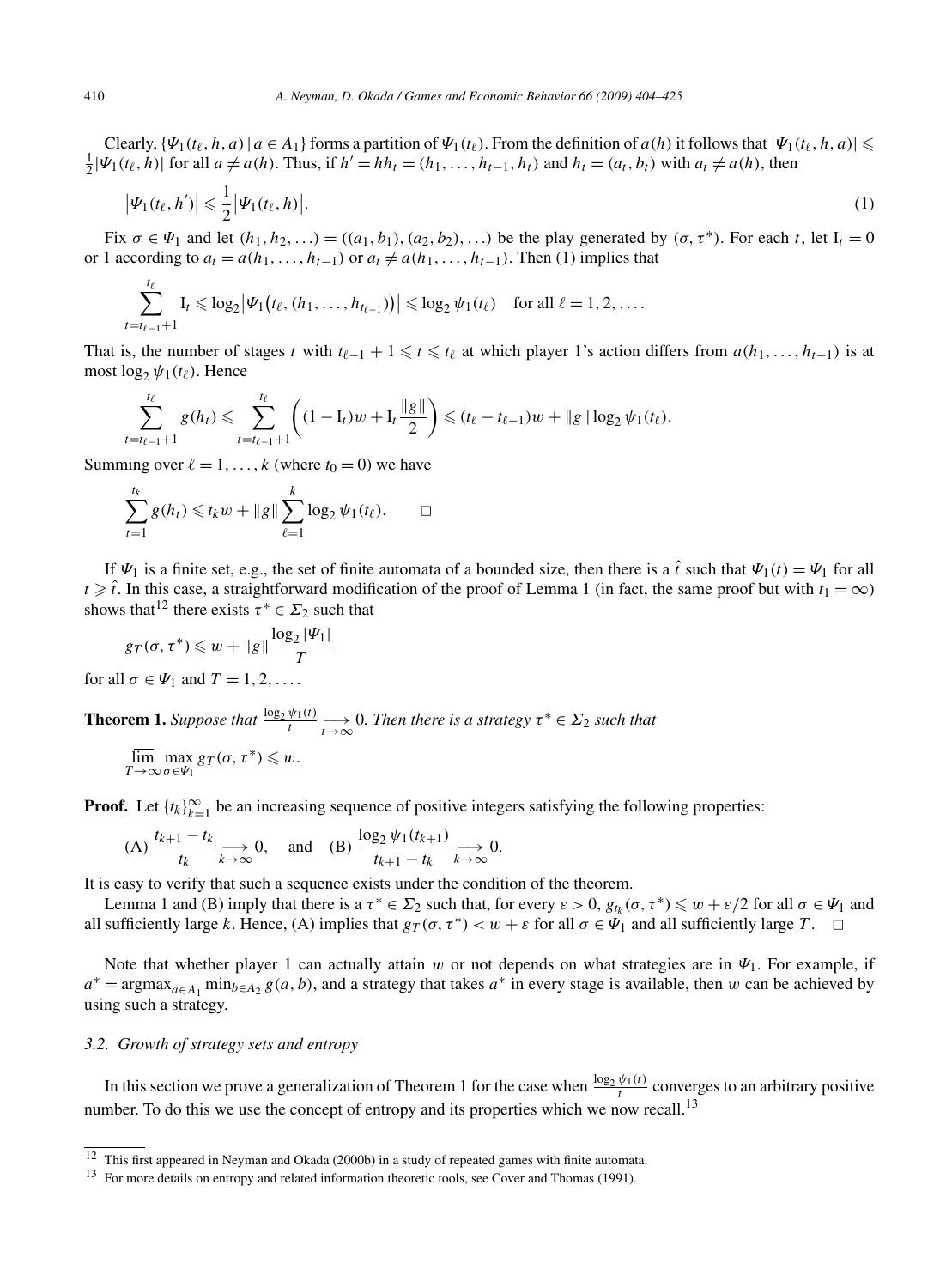Let *X* be a random variable that takes values in a finite set  $\Omega$  and let  $p(x)$  denote the probability that  $X = x$  for each  $x \in \Omega$ . Then the entropy of *X* is defined as

$$
H(X) = -\sum_{x \in \Omega} p(x) \log_2 p(x)
$$

where  $0 \log_2 0 \equiv 0$ . The entropy as a function of the distribution *p* is uniformly continuous (in *L*<sub>1</sub>-norm), concave, and  $0 \le H(X) \le \log_2 |\Omega|$  where the lower bound 0 is achieved by any one of the degenerate distributions,  $p(x) = 1$ for some  $x \in \Omega$ , and the upper bound is achieved by the uniform distribution,  $p(x) = 1/|\Omega|$  for all  $x \in \Omega$ .

The conditional entropy of a random variable *X* given another random variable *Y* is defined as follows. Given the event  $Y = y$ , let  $H(X|y)$  be the entropy of X with respect to the conditional distribution of X given *y*, that is,

$$
H(X|y) = -\sum_{x} p(x|y) \log_2 p(x|y).
$$

Then the conditional entropy of *X* given *Y* is the expected value of  $H(X|y)$  with respect to the (marginal) distribution of *Y* :

$$
H(X|Y) = E_Y[H(X|Y)] = \sum_{y} p(y)H(X|y).
$$

Conditioning reduces entropy, i.e.,  $H(X) \ge H(X|Y) \ge H(X|Y, Z)$ , and  $H(X|Y) = H(X)$  if, and only if, *X* and *Y* are independent. An important consequence of the definition of the conditional entropy is the "chain rule":

$$
H(X_1, ..., X_T) = H(X_1) + \sum_{t=2}^T H(X_t | X_1, ..., X_{t-1}).
$$

Let  $(\Omega, \mathcal{F}, \mu)$  be a probability space and let P be a finite partition of  $\Omega$  into sets in F. Then the entropy of the partition  $P$  with respect to  $\mu$  is defined by

$$
H_{\mu}(\mathcal{P}) = -\sum_{F \in \mathcal{P}} \mu(F) \log_2 \mu(F).
$$

It is easy to see that if Q is a refinement of P, then  $H_{\mu}(\mathcal{P}) \leq H_{\mu}(\mathcal{Q})$ .

Given a feasible strategy set of player 1,  $\Psi_1 \subset \Sigma_1$ , we have defined, for each *t*, the set  $\Psi_1(t)$  to be the partition of *Ψ*<sub>1</sub> induced by an equivalence relation. Specifically, we define an equivalence relation  $\sim_t$  by

$$
\sigma \underset{t}{\sim} \sigma' \quad \Longleftrightarrow \quad \forall \tau \in \Sigma_2, \ a_s(\sigma, \tau) = a_s(\sigma', \tau) \quad \text{for } s = 1, \ldots, t.
$$

Then  $\Psi_1(t) = \Psi_1 / \sum_{t}$ .

Now fix player 2's strategy *τ* . Define an equivalence relation ∼ *t,τ* by

$$
\sigma \underset{t,\tau}{\sim} \sigma' \quad \Longleftrightarrow \quad a_s(\sigma,\tau) = a_s(\sigma',\tau) \quad \text{for } s = 1,\ldots,t,
$$

and let  $\Psi_1(t, \tau) = \Psi_1 / \sum_{t, \tau}$ . Clearly  $\Psi_1(t, \tau)$  is a finite partition of  $\Psi_1$ , and  $\Psi_1(t)$  is a refinement of  $\Psi_1(t, \tau)$ . Hence, by the property of the entropy of partitions mentioned above,

$$
H_{\sigma}\big(\Psi_1(t,\tau)\big) \leqslant H_{\sigma}\big(\Psi_1(t)\big) \leqslant \log_2 \big|\Psi_1(t)\big| = \log_2 \psi_1(t). \tag{2}
$$

By the definition of the equivalence relation defining  $\Psi_1(t, \tau)$ , each equivalence class  $S \in \Psi_1(t, \tau)$  is associated with a history of length *t*, say  $h(S) \in H_t$ . More precisely,  $h(S)$  is the history of length *t* which results when the strategy profile  $(s, \tau)$  is played, for any  $s \in S$ . Conversely, for any history  $h \in H_t$ , there is an equivalence class  $S \in \Psi_1(t, \tau)$  such that  $h = h(S)$ . So there is a one-to-one map from  $\Psi_1(t, \tau)$  into  $H_t$ . Furthermore, the event "a strategy  $s \in S \subset \Psi_1(t, \tau)$  is selected by  $\sigma$ " is equivalent to the event "the history  $h(S)$  occurs when  $(\sigma, \tau)$  is played." Therefore,

$$
\sigma(S) = P_{\sigma,\tau}(h(S)).
$$

Let us write  $X_1, \ldots, X_t$  for the sequence of action profiles up to stage *t* when  $(\sigma, \tau)$  is played. So it is a random vector with distribution  $P_{\sigma,\tau}$ . Then the observation in this paragraph implies that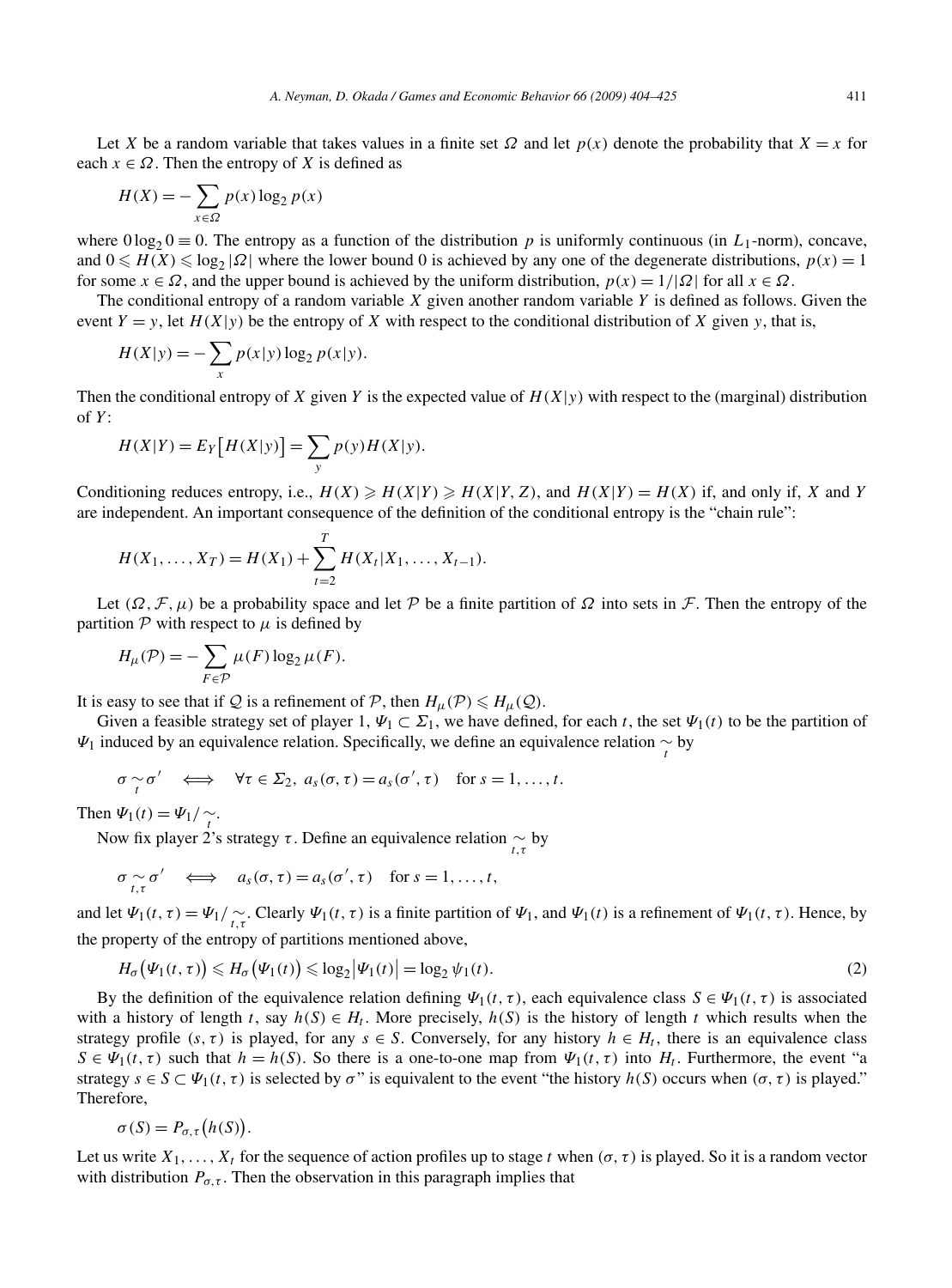$$
H_{\sigma}(\Psi_1(t,\tau)) = -\sum_{S \in \Psi_1(t,\tau)} \sigma(S) \log_2 \sigma(S)
$$
  
= 
$$
-\sum_{h \in H_t} P_{\sigma,\tau}(h) \log_2 P_{\sigma,\tau}(h)
$$
  
= 
$$
H(X_1, \ldots, X_t).
$$

Combining this equality with (2) we have

**Lemma 2.** Let  $\sigma \in \Delta(\Psi_1)$  and  $\tau \in \Sigma_2$  and  $(X_1, \ldots, X_t)$  be the random play up to stage *t* induced by  $(\sigma, \tau)$ *. Then, for every t,*

$$
H(X_1,\ldots,X_t)\leq \log_2\psi_1(t).
$$

Next, for each mixed action  $\alpha$  of player 1, let  $H(\alpha)$  be its entropy, i.e.,

$$
H(\alpha) = -\sum_{a \in A_1} \alpha(a) \log_2 \alpha(a).
$$

Define a function  $U : \mathbb{R}_+ \to \mathbb{R}_+$  by

$$
U(\gamma) = \max_{\substack{\alpha \in \Delta(A_1) \\ H(\alpha) \leq \gamma}} \min_{b \in A_2} g(\alpha, b).
$$

Thus  $U(\gamma)$  is what player 1 can secure in the stage game *G* using a mixed action of entropy at most  $\gamma$ . Clearly,  $U(0) = w$ , the maximin payoff in pure actions. On the other hand,  $U(\gamma) = v$ , the minimax payoff, if  $\gamma \geqslant \bar{\gamma}$  where  $\bar{\gamma}$  = min $\{H(\alpha): \alpha \in \Delta(A_1), \min_{b \in A_2} g(\alpha, b) = v\}$ . Let cav *U* be the concavification of *U*, i.e., the smallest concave function which is at least as large as *U* at every point in its domain.

The function  $U(\gamma)$  is strictly increasing and piecewise convex for  $0 \le \gamma \le \bar{\gamma}$ , and then constant, *v*, for  $\gamma \ge \bar{\gamma}$ . Thus, for every  $\gamma \leq \bar{\gamma}$ , there is an  $\alpha \in \Delta(A_1)$  such that  $H(\alpha) = \gamma$  and  $\min_{b \in A_2} g(\alpha, b) = U(\gamma)$ . In other words, the entropy constraint defining  $U(\gamma)$  is binding for  $\gamma \leq \bar{\gamma}$ . See Neyman and Okada (2000a) for examples.

The theorem below asserts that, if  $\psi_1(t)$  grows like an exponential function  $2^{\gamma t}$ , then player 1's maximin payoff in the repeated game is at most *(*cav*U)(γ)*. The proof, though standard (see Theorem 5.1 in Neyman and Okada, 2000a, and also Proposition 14 in Gossner and Vieille, 2002), is provided here for completeness.

**Theorem 2.** Suppose that 
$$
\overline{\lim}_{t\to\infty} \frac{\log_2 \psi_1(t)}{t} \leq \gamma
$$
. Then, for every  $\sigma \in \Delta(\Psi_1)$ , there is  $\tau \in \Sigma_2$  such that  $\overline{\lim}_{T\to\infty} \text{gr}(\sigma, \tau) \leq (\text{cav } U)(\gamma)$ .

**Proof.** Fix player 1's strategy  $\sigma \in \Delta(\Psi_1)$ . Let  $\tau$  be player 2's strategy such that  $E_{\sigma,\tau}[g(a)|h] = \min_{b \in B} E_{\sigma(h)}[g(a,b)]$ for any history *h*. Let  $X_1, X_2, \ldots$  be the sequence of random actions induced by  $(\sigma, \tau)$ . Let  $H(X_t | h)$  be the entropy of  $X_t$  given that a history  $h \in H_{t-1}$  is realized. Then, by the definitions of U, cav U, and  $\tau$ , we have  $E_{\sigma, \tau}[g(X_t)|h] \leq U(H(X_t|h)) \leq (cav U)(H(X_t|h))$ . Taking the expectation and using Jensen's inequality, we have  $E_{\sigma,\tau}[g(X_t)] \leq (cav U)(E_{\sigma,\tau}[H(X_t|h)]) = (cav U)(H(X_t|X_1,\ldots,X_{t-1}))$ . Summing over  $t = 1,\ldots,T$  and using Jensen's inequality again, we have

$$
\frac{1}{T} \sum_{t=1}^{T} E_{\sigma,\tau} [g(X_t)] \leq (cav \, U) \left( \frac{1}{T} \sum_{t=1}^{T} H(X_t | X_1, \dots, X_{t-1}) \right)
$$
\n
$$
= (cav \, U) \left( \frac{1}{T} H(X_1, \dots, X_T) \right) \quad \text{by the chain rule}
$$
\n
$$
\leq (cav \, U) \left( \frac{\log_2 \psi_1(T)}{T} \right) \quad \text{by Lemma 2.}
$$

Since  $\overline{\lim}_{t\to\infty} \frac{\log_2 \psi_1(t)}{t} \leq \gamma$ , we have the desired result.  $\Box$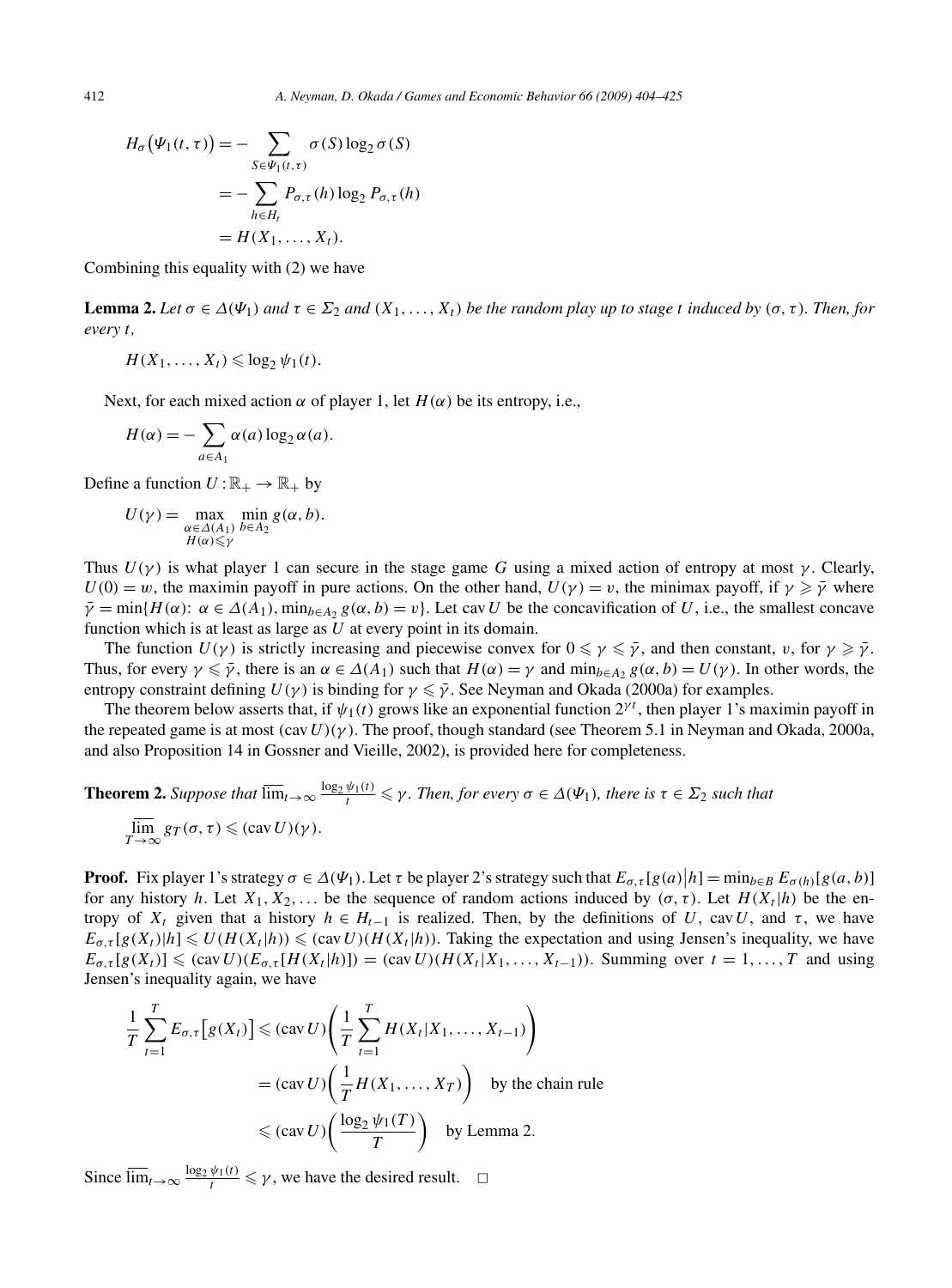As in Theorem 1, whether player 1 can achieve  $(cavU)(\gamma)$  or not depends on what strategies are available to him. The next two theorems state that there is indeed a strategy set with an appropriate growth rate with which *(*cav*U)(γ)* can be achieved. Furthermore, it states that it suffices to consider oblivious strategies. Combined with Theorem 2, it implies that there is a strategy set  $\Psi_1$  of player 1 consisting only of oblivious strategies for which  $\psi_1(t)$  grows like  $2^{\gamma t}$ and, relative to which, the maximin value of the repeated game is precisely  $(cav U)(\gamma)$ . We present first the result for finitely repeated games as its proof may aid the reader in grasping the main idea while avoiding a few complications arising in infinitely repeated games.

**Theorem 3.** *For every*  $\gamma > 0$  *and*  $\varepsilon > 0$ *, there is a positive integer*  $T^*$  *with the following properties. For every*  $T \geq T^*$ *, there is a set of oblivious strategies*  $\Psi_1(T)$  *such that*  $|\Psi_1(T)| \leq 2^{\gamma T}$  *and* 

 $\min_{\tau \in \Sigma_2} \max_{\sigma \in \Delta(\Psi_1(T))} gr(\sigma, \tau) \geqslant (\text{cav } U)(\gamma) - \varepsilon.$ 

**Proof.** Recall from Example 2 that, for each sequence  $a = (a_1, a_2, \ldots)$  of player 1's pure actions,  $\sigma \langle a \rangle$  denotes his oblivious strategy that takes action  $a_t$  at stage  $t$  regardless of the past history.

If  $\gamma = 0$ , then  $(cav U)(\gamma)$  is the maximin payoff in pure actions, w. In this case the set  $\Psi_1(T)$  can be taken as a singleton  $\sigma \langle a \rangle$  where  $\{a = (a, a, a, \ldots)\}\$  with *a* being any one of player 1's pure actions that guarantees him *w*.

If *γ >* 0, choose *θ >* 0 sufficiently small so that *(*cav*U)(γ* −*θ) > U(γ* −*θ)*. Then there are *γ*−, *γ*<sup>+</sup> and a 0 *<p<* 1 such that  $\gamma_{-} < \gamma - \theta < \gamma_{+}$ ,  $(\text{cav } U)(\gamma_{+}) = U(\gamma_{+})$ ,  $\gamma - \theta = p\gamma_{-} + (1 - p)\gamma_{+}$  and  $(\text{cav } U)(\gamma - \theta) = pU(\gamma_{-}) + (1 - p)\gamma_{+}$ *p*) $U(\gamma_+)$ . Let  $\alpha_-, \alpha_+ \in \Delta(A_1)$  be such that  $H(\alpha_+) = \gamma_+$  and  $\min_{b \in A_2} g(\alpha_+, b) = U(\gamma_+).$ 

Given a sufficiently large positive integer *T* , define

$$
F_{-} = \left\{ (a_1, \ldots, a_{pT}) \Big| \sum_{a \in A_1} \left| \frac{1}{pT} \sum_{t=1}^{pT} \mathbf{1}(a_t = a) - \alpha_{-}(a) \right| \leq \frac{|A_1|}{pT} \right\},\
$$
  

$$
F_{+} = \left\{ (a_1, \ldots, a_{(1-p)T}) \Big| \sum_{a \in A_1} \left| \frac{1}{(1-p)T} \sum_{t=1}^{(1-p)T} \mathbf{1}(a_t = a) - \alpha_{+}(a) \right| \leq \frac{|A_1|}{(1-p)T} \right\},\
$$

and  $F = F_-\times F_+$ . (Assume for simplicity and without loss of generality that *pT* and  $(1 - p)T$  are integers.) Note that *F*<sub>−</sub> and *F*<sub>+</sub> are nonempty. Let  $\Psi_1 = {\sigma \langle a \rangle : a \in F}$ .

Let **z** =  $(z_1, z_2, \ldots, z_T)$  be a sequence of *A*<sub>1</sub>-valued random variables such that the first *pT* elements **z** = *(*z<sub>1</sub>*,...*, *z<sub>p</sub>T*) is drawn uniformly from *F*−, and the next  $(1 - p)T$  elements  $z_+ = (z_{pT+1},...,z_T)$  are drawn uniformly from  $F_+$  and independently from  $\mathbf{z}$ . Then define  $\hat{\sigma} = \sigma \langle \mathbf{z} \rangle$ . Observe that  $\hat{\sigma}$  is indeed a mixture of strategies in *Ψ*1.

Note that  $|\Psi_1(T)|=|F_-|\times|F_+|$ . We estimate the size of  $F_-\$  and  $F_+$  as follows. Since the entropy  $H(\alpha)$  as a function on  $\Delta(A_1)$  is uniformly continuous (in the *L*<sub>1</sub>-distance), there is an  $\varepsilon_$  > 0 such that  $|H(\rho(a_-)) - H(\alpha_-)|$  =  $|H(\rho(a_-)) - \gamma_-| < \varepsilon_-$  for all  $a_- \in F_-$  where  $\rho(a)$  denotes the empirical distribution of the sequence *a*. Observe that  $\varepsilon$ − can be made arbitrarily small by choosing *T* large enough. Since the number of distinct empirical distributions arising from sequences in  $A_1^{pT}$  is at most  $(pT+1)^{|A_1|}$ , and the number of sequences in  $A_1^{pT}$  with an empirical distribution  $\alpha$ <sub>−</sub> is at most  $2^{p\overline{T}H(\alpha_{-})} = 2^{pT\gamma}$ , we deduce that

$$
\frac{1}{(pT+1)^{|A_1|}} 2^{pT(\gamma_--\varepsilon_-)} \leq |F_-| \leq (pT+1)^{|A_1|} 2^{pT(\gamma_-+\varepsilon_-)}
$$

or

 $2^{pT(\gamma - \delta_-)} \leq |F_-| \leq 2^{pT(\gamma - \delta_-)}$ 

where  $\delta = \epsilon_- + |A_1| \log_2(pT + 1)/pT$ . Note that  $\delta_-$  can be made arbitrarily small by choosing *T* large enough. Similarly, there is an  $\delta_{+} > 0$  such that

$$
2^{(1-p)T(\gamma_+ - \delta_+)} \leqslant |F_+| \leqslant 2^{(1-p)T(\gamma_+ + \delta_+)}.
$$

From these estimates it is clear that  $|F| < 2^{\gamma T}$  for sufficiently large *T*.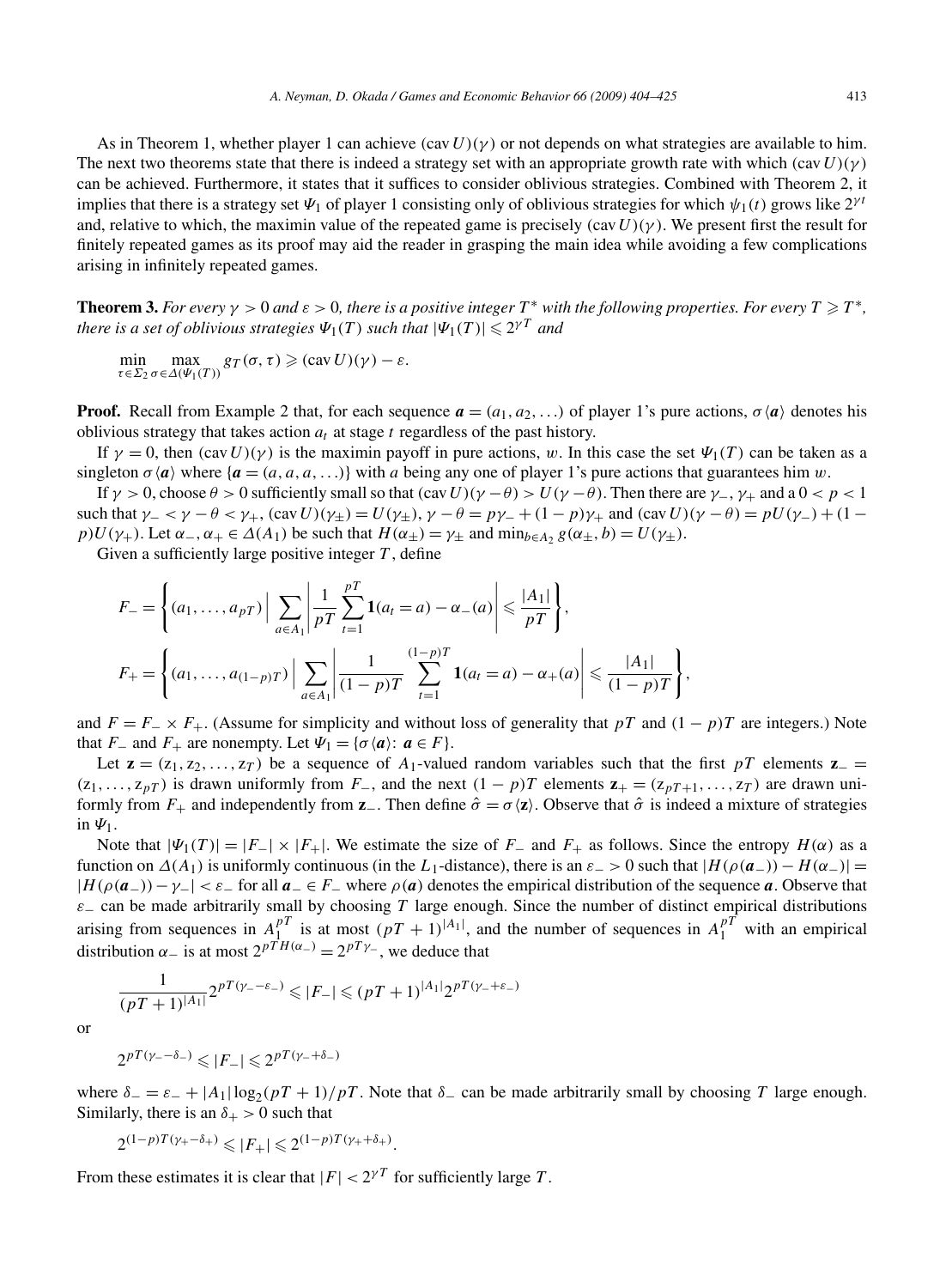In order to show the second part of the theorem, fix an arbitrary strategy  $\tau \in \Sigma_2$ . Let  $(x_1, y_1), \ldots, (x_p, y_p)$  be the random action pairs induced by  $(\hat{\sigma}, \tau)$  in the first *pT* stages and let  $(\bar{x}, \bar{y})$  be a  $(A_1 \times A_2)$ -valued random variable whose distribution is given by

$$
P((\bar{x}, \bar{y}) = (a, b)) := \frac{1}{pT} \sum_{t=1}^{pT} P((x_t, y_t) = (a, b)).
$$

Then, from the definitions of  $F_$  and  $\hat{\sigma}$ , it easily follows that

$$
\sum_{a \in A_1} \left| P(\bar{x} = a) - \alpha_-(a) \right| \leq \frac{|A_1|}{pT} < \delta_-\,. \tag{3}
$$

Since the conditional entropy  $H(X|Y)$  is concave in the joint distribution of  $(X, Y)$  (see, e.g., Gossner et al., 2006, Lemma 1), we have

$$
H(\bar{x}|\bar{y}) \geq \frac{1}{pT} \sum_{t=1}^{pT} H(x_t|y_t)
$$
  
\n
$$
\geq \frac{1}{pT} \sum_{t=1}^{pT} H(x_t|y_t, x_1, ..., x_{t-1})
$$
  
\n
$$
= \frac{1}{pT} \sum_{t=1}^{pT} H(x_t|x_1, ..., x_{t-1})
$$

where the last equality holds due to the fact that  $\tau$  is a pure strategy and hence  $y_t$  is a deterministic function x1*,...,* x*t*<sup>−</sup>1. Using the chain rule for entropy, and since the string *(*z1*,...,* z*pT )* is chosen uniformly from *F*−, the last expression above is equal to

$$
\frac{H(\mathbf{x}_1, \dots, \mathbf{x}_{pT})}{pT} = \frac{H(\mathbf{x}_1, \dots, \mathbf{x}_{pT})}{pT} = \frac{\log_2 |F_{-}|}{pT} \ge \gamma - \delta - \delta.
$$
  
As  $\gamma = H(\alpha -)$ , we conclude that

 $H(\bar{x}|\bar{y}) > H(\alpha_{-}) - \delta_{-}$ . (4)

The inequalities (3) and (4), together with Lemma 3 in Appendix A (applied to  $(\bar{x}, \bar{y})$ ), imply that there is a function  $\eta: \mathbb{R}_+ \to \mathbb{R}_+$  with  $\eta(\delta) \longrightarrow 0$  such that

$$
\mathbf{E}\left[\frac{1}{pT}\sum_{t=1}^{pT}g(x_t,y_t)\right] = \mathbf{E}\left[g(\bar{x},\bar{y})\right] \ge U(\gamma_-) - \eta(\delta_-).
$$

By a similar operation performed on  $(x_{pT+1}, y_{pT+1}), \ldots, (x_T, y_T)$  conditional on a realization  $h = ((a_1, b_1), \ldots,$  $(a_{pT}, b_{pT})$  of the first *pT* stages, we have

$$
\mathbf{E}\left[\frac{1}{(1-p)T}\sum_{t=pT+1}^{T}g(x_t,y_t)\middle|\,h\right]\geqslant U(\gamma_+)-\eta(\delta_+).
$$

Therefore,

$$
\mathbf{E}\left[\frac{1}{T}\sum_{t=1}^T g(x_t, y_t)\right] \geqslant (cav)U(\gamma - \theta) - \big(p\eta(\delta_-) + (1 - p)\eta(\delta_+)\big).
$$

Given any  $\varepsilon > 0$ , the last term can be made larger than  $(cav)U(\gamma) - \varepsilon$  by choosing  $\theta$  sufficiently small and then taking a sufficiently large  $T$ .  $\Box$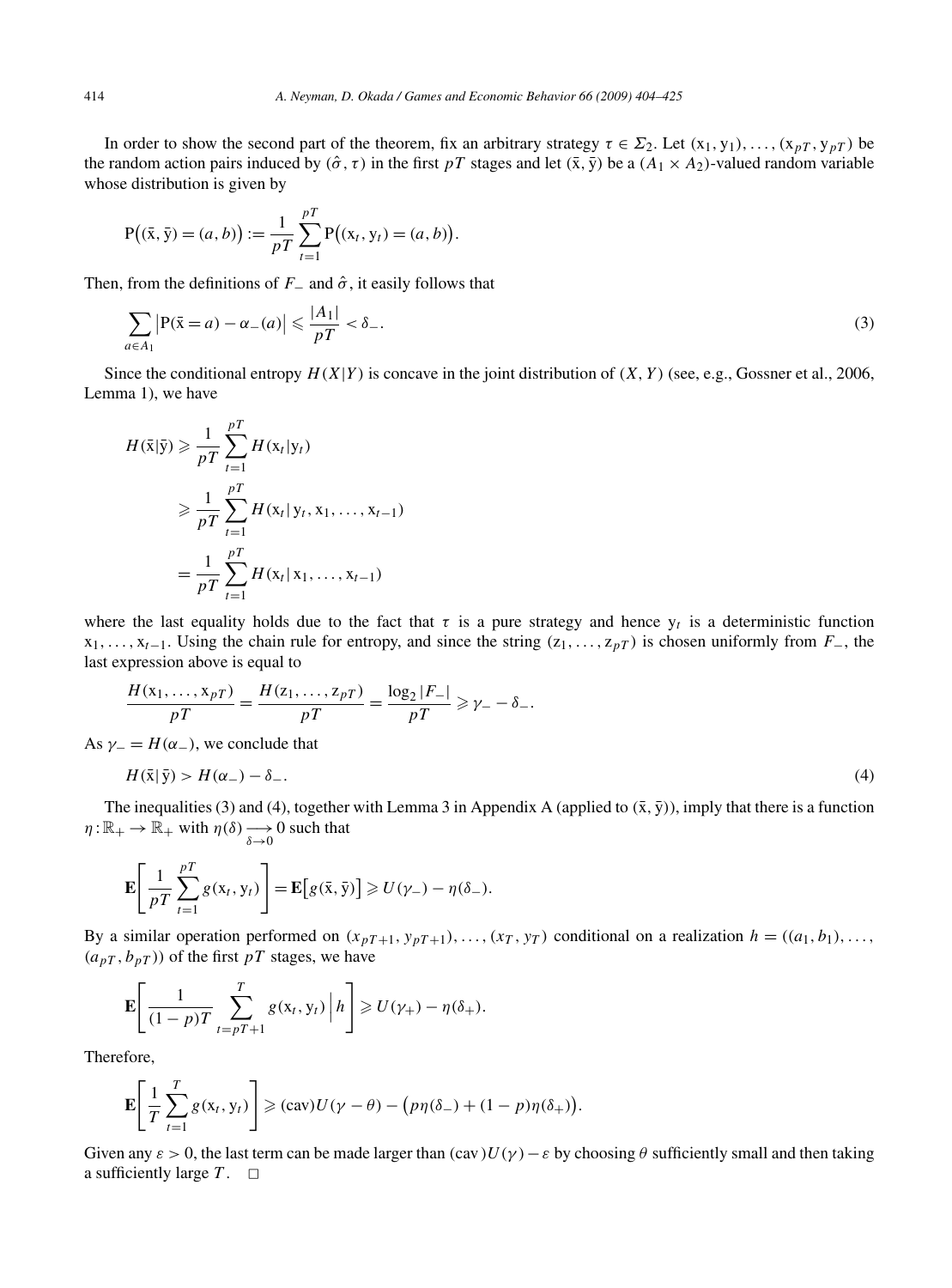**Theorem 4.** For every  $\gamma \geq 0$  and a function  $f : \mathbb{R}_+ \to [1, \infty)$  with  $\frac{\log_2 f(t)}{t} \to \infty \gamma$ , there exists a set of oblivious *strategies*  $\Psi_1 \subset \Sigma_1$  *and a mixed strategy*  $\hat{\sigma} \in \Delta(\Psi_1)$  *with the following properties:* 

(i) 
$$
\psi_1(t) \leq f(t)
$$
 for every  $t \in \mathbb{N}$ ,

(ii) 
$$
\underline{\lim}_{T \to \infty} \left( \inf_{\tau \in \Delta(\Sigma_2)} g_T(\hat{\sigma}, \tau) \right) \geq (\text{cav } U)(\gamma),
$$

(iii) 
$$
\inf_{\tau \in \Delta(\Sigma_2)} \mathbf{E}_{\hat{\sigma}, \tau} \left[ \lim_{T \to \infty} \frac{1}{T} \sum_{t=1}^T g(a_t, b_t) \right] \geq (\text{cav } U)(\gamma).
$$

**Proof.**<sup>14</sup> *Construction of*  $\Psi_1$ : As in the proof of Theorem 3 we will define a particular class of sequences  $F \subset A_1^{\infty}$ and then set

$$
\Psi_1 = \{ \sigma \langle a \rangle : a \in F \}. \tag{5}
$$

If  $\gamma = 0$ , then  $(cav U)(\gamma)$  is the maximin payoff in pure actions, w. In this case the set *F* can be taken as a singleton  ${a = (a, a, a, \ldots)}$  where *a* is any one of player 1's pure actions that guarantees him *w*.

Suppose that  $\gamma > 0$ . Recall that  $\bar{\gamma} = \min\{H(\alpha): \alpha \in \Delta(A_1), \min_{b \in A_2} g(\alpha, b) = v\}$ . As  $U(\gamma) = v$  for all  $\gamma \geq \bar{\gamma}$ , we assume w.l.o.g. that  $\gamma \leq \bar{\gamma}$ . By modifying  $f(t)$  to  $\hat{f}(t) = \inf_{s \geq t} f(s)^{t/s}$  if necessary, we also assume that  $\frac{\log_2 f(t)}{t}$  is nondecreasing in *t*, or, equivalently,

$$
\log_2 f(s) - \log_2 f(t) \ge (s - t) \frac{\log_2 f(t)}{t} \text{ whenever } s > t.
$$
 (6)

In particular, this implies that  $f(t)$  is also nondecreasing in  $t$ .

In order to construct the set  $F \subset A_1^{\infty}$ , we first partition the stages into blocks. Set  $t_0 = 0$ . The *n*th block consists of stages  $t_{n-1} + 1$  to  $t_n$ . We denote the length of the *n*th block by  $d_n$ , i.e.,  $d_n = t_n - t_{n-1}$ . Second, we define for each *n* a set  $F_n$  consisting of finite sequences of player 1's actions of length  $d_n$  with certain properties. Then we set  $F$  to be those sequences  $\mathbf{a} = (a_1, a_2, \ldots)$  in  $A_1^{\infty}$  whose *n*th segment  $\mathbf{a}[n] = (a_{t_{n-1}+1}, \ldots, a_{t_n})$  belongs to  $F_n$ :

$$
F = \{ \boldsymbol{a} = (a_1, a_2, \ldots) \in A_1^{\infty}: \boldsymbol{a}[n] = (a_{t_{n-1}+1}, \ldots, a_{t_n}) \in F_n \}.
$$
\n<sup>(7)</sup>

Now we describe the construction of the set  $F_n$  in detail.

The blocks are chosen so that  $d_n$  is increasing,  $d_n \to \infty$ ,  $\frac{d_{n-1}}{d_n} \to 1$ , and thus  $\frac{d_n}{t_n} \to 0$ . For example, take  $d_n = n$ . Next, we construct the sets  $(F_n)_n$  by means of a sequence of nonnegative reals,  $(\gamma_n)_n$  with  $\gamma_n \leq \bar{\gamma}$ . The sequence  $(\gamma_n)_n$  depends on the function  $f$  and will be specified in the last part of the proof. For each  $n$ , choose player 1's mixed action  $\alpha_n$  so that  $H(\alpha_n) = \gamma_n$  and  $\min_{b \in A_2} g(\alpha_n, b) = U(\gamma_n)$ . (See the remark on the property of *U* on p. 18.)

If  $\gamma_n = 0$ , then  $\alpha_n$  is a pure action, say  $a^*$ , that guarantees w. In this case we set  $F_n$  to be a singleton consisting of  $(a^*,...,a^*) \in A_1^{d_n}$ . If  $\gamma_n > 0$ , then  $F_n$  is defined to be the set of all sequences  $(a_1,...,a_{d_n}) \in A_1^{d_n}$  whose empirical distribution is within  $\frac{|A_1|}{d_n}$  of  $\alpha_n$ . Formally,

$$
F_n = \left\{ (a_1, \ldots, a_{d_n}) \in A_1^{d_n}: \sum_{a \in A_1} \left| \frac{1}{d_n} \sum_{k=1}^{d_n} \mathbf{1}(a_k = a) - \alpha_n(a) \right| \leq \frac{|A_1|}{d_n} \right\}.
$$
 (8)

Note that  $F_n \neq \emptyset$ . We complete this part by defining *F* by (7) and then  $\Psi_1$  by (5).

*Construction of*  $\hat{\sigma} \in \Delta(\Psi_1)$ : Let  $\mathbf{z} = (z_1, z_2, \ldots)$  be a sequence of  $A_1$ -valued random variables such that its *n*th segment  $z[n] = (z_{t_{n-1}+1},...,z_{t_n})$  is drawn uniformly from  $F_n$ , and independently from  $z[1],...,z[n-1]$ . Then define  $\hat{\sigma} = \sigma \langle z \rangle$ . Observe that  $\hat{\sigma}$  is indeed a mixture of strategies in  $\Psi_1$ .

<sup>&</sup>lt;sup>14</sup> The reader will see that the proof presented here makes use of a lemma stated and proved in Appendix A. One may wonder, however, whether a different proof not relying on the lemma can be devised. Such a proof, though slightly longer, indeed exists and is presented in Appendix B. We have decided to present the proof using the lemma in the main body of this paper because the lemma is used in a crucial way in the proof of Theorem 6 in the next section, and its inclusion here gives a methodological consistency as well as acquaint the reader with how the lemma is used.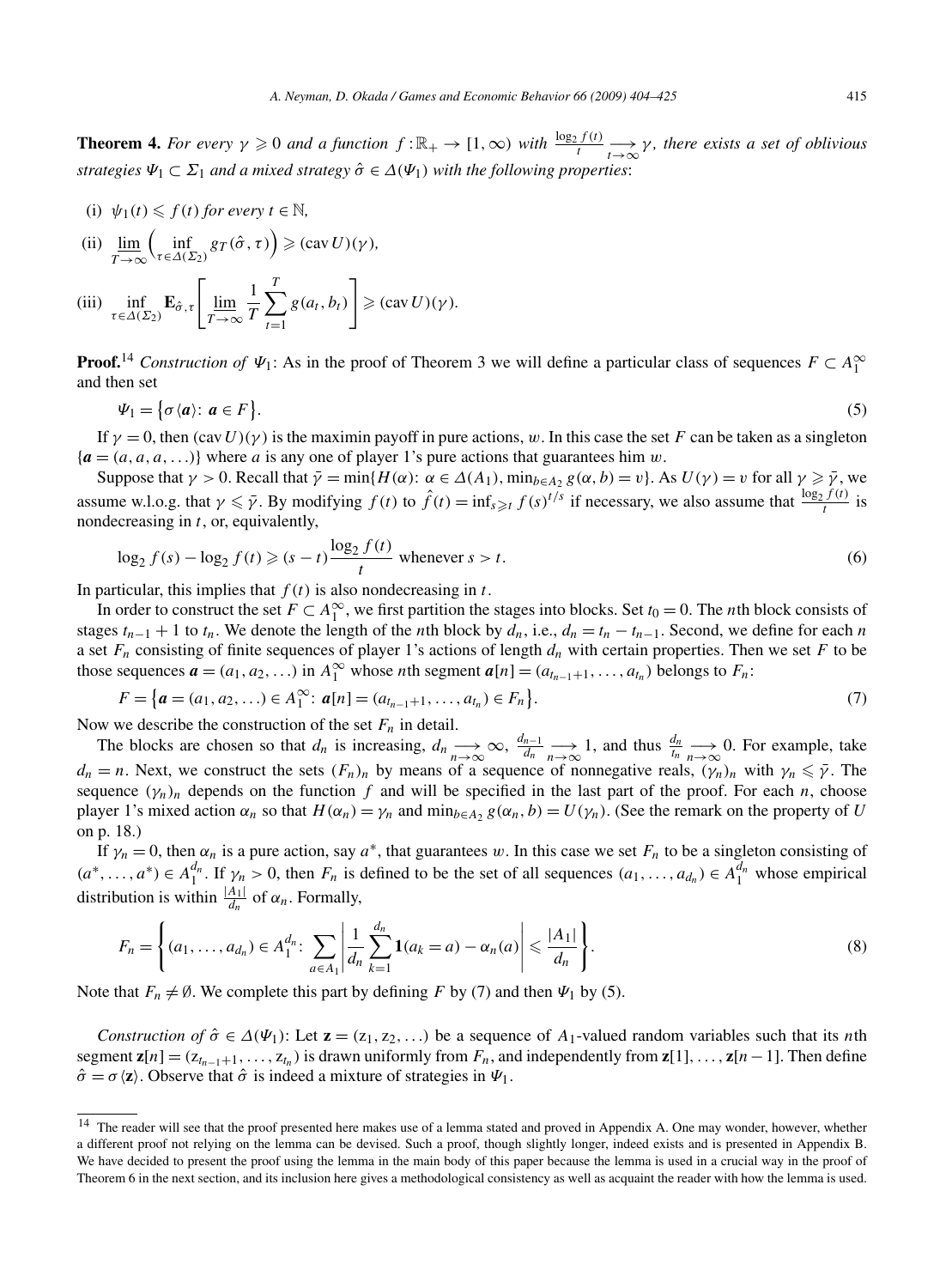*Verification of the theorem*: It remains to specify the sequence  $(\gamma_n)_n$  so that the strategy set  $\Psi_1$  and the mixed strategy  $\hat{\sigma} \in \Delta(\Psi_1)$  satisfy the conditions (i), (ii) and (iii) of the theorem.

From (7) it is clear that we can identify each sequence in the set *F* with an element of  $\chi_{n=1}^{\infty} F_n$  and each strategy in  $\Psi_1(t_N)$  with an element in  $X_{n=1}^N F_n$ ,  $N=1,2,...$  Hence  $\Psi_1(t_N) = |\Psi_1(t_N)| = \prod_{n=1}^N |F_n|$  for each  $N=1,2,...$  Since both  $\psi_1(t)$  and  $f(t)$  are nondecreasing, in order to verify that  $\Psi_1$  has the property (i) of the theorem, it is enough to ensure that  $15$ 

$$
\sum_{n=1}^{N} \log_2 |F_n| \leq \log_2 f(t_{N-1}) \quad \text{for each } N > 1.
$$
 (9)

Recall that  $|F_n| = 1$  for *n* with  $\gamma_n = 0$ . For *n* with  $\gamma_n > 0$  we estimate  $|F_n|$  in a similar manner as in the proof of Theorem 3:

$$
\frac{1}{(d_n+1)^{|A_1|}} 2^{d_n(\gamma_n-\varepsilon_n)} \leqslant |F_n| \leqslant (d_n+1)^{|A_1|} 2^{d_n(\gamma_n+\varepsilon_n)}
$$

where  $\varepsilon_n \longrightarrow 0$ . Setting  $\delta_n = \varepsilon_n + |A_1| \frac{\log_2(d_n+1)}{d_n}$  we have

$$
2^{d_n(\gamma_n-\delta_n)} \leqslant |F_n| \leqslant 2^{d_n(\gamma_n+\delta_n)}.
$$

Note that the sequence  $(\delta_n)_{n\geq 2}$  is decreasing and  $\delta_n \longrightarrow 0$ .

Thus, to ensure that (9) holds, it is enough to choose  $(\gamma_n)_n$  so that

$$
\sum_{n=1}^{N} \mathbf{1}(\gamma_n > 0) d_n(\gamma_n + \delta_n) \leqslant \log_2 f(t_{N-1}) \quad \text{for each } N > 1. \tag{10}
$$

Next we derive a sufficient condition to be verified in order to show that  $\hat{\sigma}$  has the property (ii). Fix an arbitrary strategy  $\tau \in \Sigma_2$ . For each  $n = 1, 2, ...,$  let  $(x_1^{(n)}, y_1^{(n)}), ..., (x_{d_n}^{(n)}, y_{d_n}^{(n)})$  be the random action pairs induced by  $(\hat{\sigma}, \tau)$ in the *n*th block. Fix a realization  $h_{n-1} \in A^{t_{n-1}}$  of  $(x_1^{(1)}, y_1^{(1)})$ , ...,  $(x_{d_{n-1}}^{(n-1)}, y_{d_{n-1}}^{(n-1)})$ , i.e., until the end of the  $(n-1)$ -th block, and let  $(\bar{x}^{(n)}, \bar{y}^{(n)})$  be a  $(A_1 \times A_2)$ -valued random variable whose distribution is given by

$$
P((\bar{x}^{(n)}, \bar{y}^{(n)}) = (a, b)) := \frac{1}{d_n} \sum_{k=1}^{d_n} P((x_k^{(n)}, y_k^{(n)}) = (a, b) | h_{n-1}).
$$

Then, from (8) and the definition of  $\hat{\sigma}$ , it easily follows that

$$
\sum_{a\in A_1} \left| P(\bar{x}^{(n)} = a) - \alpha_n(a) \right| \leq \frac{|A_1|}{d_n} < \delta_n. \tag{11}
$$

In addition, by the same argument as in the proof of Theorem 3, it follows that

$$
H(\bar{\mathbf{x}}^{(n)}|\bar{\mathbf{y}}^{(n)}) > H(\alpha_n) - \delta_n. \tag{12}
$$

Thus by Lemma 3 there is a function  $\eta : \mathbb{R}_+ \to \mathbb{R}_+$  with  $\eta(\delta) \to 0$  such that

$$
\mathbf{E}\left[\frac{1}{d_n}\sum_{k=1}^{d_n}g\left(x_k^{(n)},y_k^{(n)}\right)\Big|h_{n-1}\right] = \mathbf{E}\left[g\left(\bar{x}^{(n)},\bar{y}^{(n)}\right)\Big|h_{n-1}\right] \geq U(\gamma_n) - \eta(\delta_n).
$$

Recall that  $\min_{b \in A_2} g(\alpha_n, b) = U(\gamma_n)$ . As this holds for any  $\tau$ , *n*, and  $h_{n-1}$ , it follows that, for any  $N = 1, 2, ...,$ 

$$
\min_{\tau \in \Sigma_2} g_{t_N}(\hat{\sigma}, \tau) = \frac{1}{t_N} \sum_{n=1}^N \mathbf{E} \left[ \sum_{k=1}^{d_n} g(x_k^{(n)}, y_k^{(n)}) \right] \ge \frac{1}{t_N} \sum_{n=1}^N d_n U(\gamma_n) - \frac{1}{t_N} \sum_{n=1}^N d_n \eta(\delta_n).
$$

*N*

<sup>&</sup>lt;sup>15</sup> Observe that (i) asserts that  $\psi_1(t) \leq f(t)$  for all *t* which is satisfied, as these functions are nondecreasing, if  $\psi_1(t_N) \leq f(t_{N-1})$  for each *N*.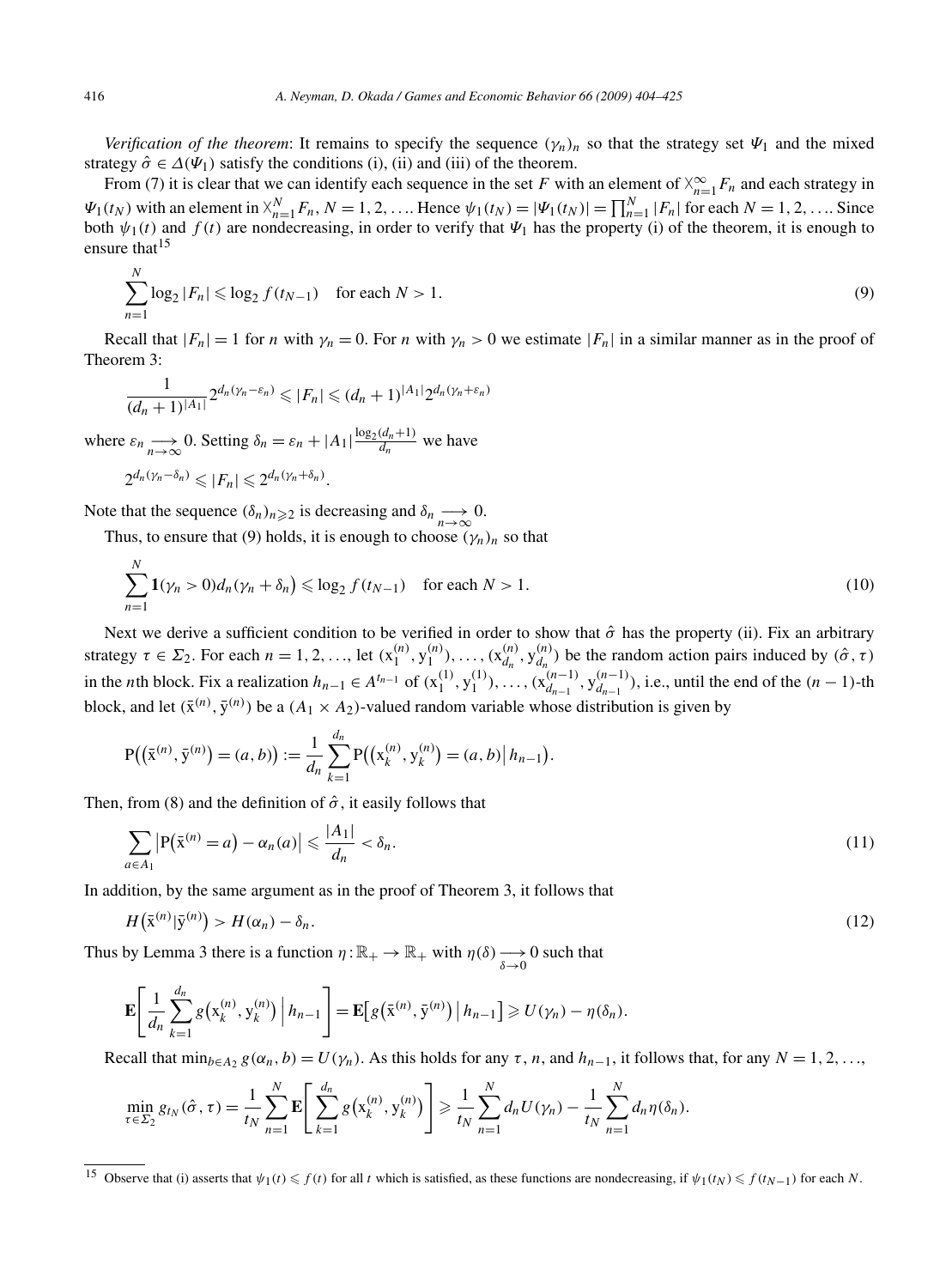$$
\frac{1}{t_N} \sum_{n=1}^{N} d_n U(\gamma_n) \underset{N \to \infty}{\longrightarrow} (\text{cav } U)(\gamma).
$$
\n(13)

We now exhibit a choice of  $(\gamma_n)_n$  that satisfies (10) and (13). We distinguish two cases.

CASE 1:  $(\text{cav } U)(\gamma) = U(\gamma)$ . From the assumption  $\frac{d_{n-1}}{d_n} \longrightarrow_{\infty}^{\infty} 1$ , it follows that  $\frac{d_{n-1}}{d_n} \frac{\log_2 f(t_{n-1})}{t_{n-1}} \longrightarrow_{n \to \infty}^{\infty} \gamma > 0$ . As  $\delta_n \longrightarrow 0$ , there is an  $\bar{n}$  such that  $\frac{d_{n-1}}{d_n} \frac{\log_2 f(t_{n-1})}{t_{n-1}} > \delta_n$  for all  $n > \bar{n}$ . For  $n \leq \bar{n}$ , set  $\gamma_n = 0$ , and, for  $n > \bar{n}$ , let  $\gamma_n = \frac{d_{n-1}}{d_n} \frac{\log_2 f(t_{n-1})}{t_{n-1}} - \delta_n$ . With this choice of  $(\gamma_n)_n$  it is easy to verify that (10), and hence (9), is satisfied. Since  $\gamma_n \longrightarrow_{n \to \infty} \gamma$ , the condition (13) is satisfied as well.

CASE 2:  $(cav U)(\gamma) > U(\gamma)$ . In this case, the definitions of *U* and cav *U* imply the existence of  $\gamma$ <sub>−</sub>,  $\gamma$ <sub>+</sub> with 0  $\leq$ *γ* – *< γ* < *γ*+ and  $\alpha$ <sub>-</sub>,  $\alpha$ <sub>+</sub>  $\in \Delta(A_1)$  together with a *p*  $\in (0, 1)$  such that

- (a)  $\gamma = p\gamma_+ + (1 p)\gamma_+,$
- (b)  $(cav U)(\gamma) = pU(\gamma_-) + (1 p)U(\gamma_+),$
- (c)  $H(\alpha_-) = \gamma_-$  and  $H(\alpha_+) = \gamma_+$ ,
- (d)  $g(\alpha_-, b) \ge U(\gamma_-)$  and  $g(\alpha_+, b) \ge U(\gamma_+)$  for all  $b \in A_2$ .

Choose  $\bar{n}$  large enough so that for  $n \geq \bar{n}$  we have  $\frac{d_{n-1}}{d_n} \frac{\log_2 f(t_{n-2})}{t_{n-2}} - \delta_n > \gamma_-$ . Set  $\gamma_n = 0$  for  $n \leq \bar{n}$  and, for  $n > \bar{n}$ , define  $\gamma_n$  by induction as follows:

$$
\gamma_n = \begin{cases} \gamma_+ & \text{if } \sum_{\ell=1}^{n-1} 1(\gamma_\ell > 0) d_\ell(\gamma_\ell + \delta_\ell) + d_n(\gamma_+ + \delta_n) \le \log_2 f(t_{n-1}), \\ \gamma_- & \text{otherwise.} \end{cases}
$$

With the above choice of the sequence  $(\gamma_n)_n$ , the inequality (10) trivially holds for  $N \leq \bar{n}$ . For  $N > \bar{n}$ , inequality (10) is proved by induction. Assume that  $\sum_{\ell=1}^{N-1} 1(\gamma_\ell > 0) d_\ell(\gamma_\ell + \delta_\ell) \leq \log_2 f(t_{N-2})$ . Then,

$$
\sum_{\ell=1}^{N-1} 1(\gamma_{\ell} > 0) d_{\ell}(\gamma_{\ell} + \delta_{\ell}) + d_N(\gamma_{-} + \delta_N) \leqslant \log_2 f(t_{N-2}) + d_{N-1} \frac{\log_2 f(t_{N-2})}{t_{N-2}}
$$
  

$$
\leqslant \log_2 f(t_{N-1})
$$

where the first inequality holds by the induction hypothesis and since  $N > \bar{n}$ , while the second inequality follows from (6). Therefore, if  $\gamma_N = \gamma_-$  then inequality (10) holds for *N*. Obviously, by the definition of  $\gamma_N$ , if  $\gamma_N = \gamma_+$  then inequality (10) again holds for *N*. We conclude that inequality (10), hence (9), holds for all  $N > \bar{n}$ .

From (b) above and since  $\gamma_n = \gamma_-\$  or  $\gamma_+$  for all  $n > \bar{n}$ , in order to show (13), it suffices to verify that

$$
\frac{1}{t_N} \sum_{n=\bar{n}+1}^{N} d_n \mathbf{1}(\gamma_n = \gamma_-) \underset{N \to \infty}{\longrightarrow} p. \tag{14}
$$

For each *N* let  $M_N = \max\{n \le N: \gamma_n = \gamma_-\}$ . Note that  $M_N \to \infty$  as  $N \to \infty$  since  $\gamma_+ > \gamma$ . Since  $\frac{\log_2 f(t_{n-1})}{t_n} =$  $(1 - \frac{d_n}{t_n}) \frac{\log_2 f(t_{n-1})}{t_{n-1}} \longrightarrow_{n \to \infty} \gamma$ , we have, for every  $\delta > 0$ , an N such that  $\frac{\log_2 f(t_{n-1})}{t_n} \ge \gamma - \delta$  for all  $n \ge M_N$ . Hence

$$
\sum_{n=1}^{N} 1(\gamma_n > 0) d_n(\gamma_n + \delta_n)
$$
  
= 
$$
\sum_{n=1}^{M_N} 1(\gamma_n > 0) d_n(\gamma_n + \delta_n) + \sum_{n=M_N+1}^{N} 1(\gamma_n > 0) d_n(\gamma_n + \delta_n)
$$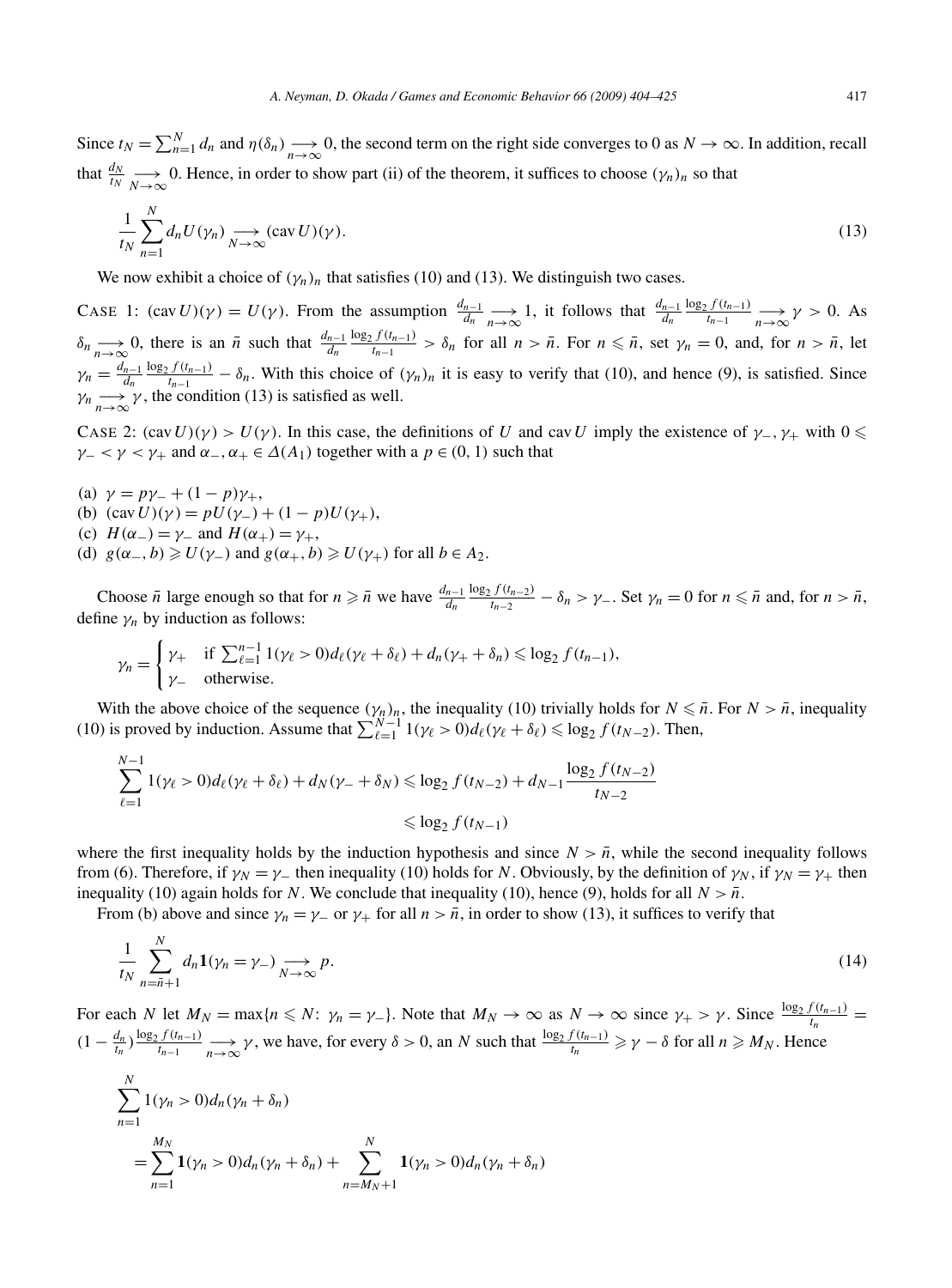$$
\geq \log_2 f(t_{M_N-1}) - d_{M_N}(\gamma_+ - \gamma_-) + (t_N - t_{M_N})\gamma_+ \geq t_{M_N}(\gamma - \delta) - d_N(\gamma_+ - \gamma_-) + (t_N - t_{M_N})\gamma \geq t_N(\gamma - \delta) - d_N(\gamma_+ - \gamma_-).
$$

Since  $\sum_{n=1}^{N} 1(\gamma_n > 0)d_n(\gamma_n + \delta_n) \le \log f(t_{N-1}), \delta_n \to 0$ , and  $\frac{d_N}{t_N} \to 0$ , we conclude that  $\frac{1}{t_N} \sum_{n=1}^{N} d_n \gamma_n \to 0$ , which, together with a), implies  $(14)$ .

Finally we verify that  $\hat{\sigma}$  has the property (iii). By the same argument as above, one can show that, for every  $\tau \in \Sigma_2$ ,

$$
\sum_{n=1}^{N} \mathbf{E}_{\hat{\sigma}, \tau} \left[ \sum_{k=1}^{d_n} g(x_k^{(m+n)}, y_k^{(m+n)}) \middle| h_m \right] \geq \sum_{n=1}^{N} d_{m+n} U(\gamma_{m+n}) - \sum_{n=1}^{N} d_{m+n} \eta(\delta_{m+n})
$$

holds for every *m* and  $h_m \in A^{t_m}$ . The analysis of Case 1 and Case 2 above (performed conditional on  $h_m$ ) together with a classical result in probability theory implies that, for any  $\tau \in \Sigma_2$ ,

$$
\lim_{N \to \infty} \frac{1}{t_N} \sum_{n=1}^{N} \sum_{k=1}^{d_n} g\big(\mathbf{x}_k^{(n)}, \mathbf{y}_k^{(n)}\big) \ge (\text{cav } U)(\gamma) \quad \text{almost surely}
$$

from which (iii) readily follows.  $\Box$ 

**Remark 3.1.** An additional property of  $\psi_1$  constructed in the above proof is that  $\lim_{t\to\infty} \frac{\log_2 \psi_1(t)}{t} = \gamma$ . Although this can be verified by examining the details of the proof, an alternative derivation of it illuminates a connection between the growth of strategy set and entropy.

On the one hand, the property (i) in Theorem 4 implies that  $\overline{\lim}_{t\to\infty} \frac{\log_2 \psi_1(t)}{t} \leq \gamma$ . On the other hand, the property (ii) and our previously published result on strategic entropy (Neyman and Okada, 2000a) imply that  $\underline{\lim}_{t\to\infty} \frac{\log_2 \psi_1(t)}{t} \geq \gamma$ . To see this, let us recall that the *t*-strategic entropy of player 1's strategy  $\sigma$  is defined by  $H^t(\sigma) = \max_{\tau \in \Sigma_2} H(X_1, \ldots, X_t)$  where  $X_1, \ldots, X_t$  is the random sequence of action profiles induced by  $(\sigma, \tau)$ . Lemma 2 in Section 3.2 then implies that  $H^T(\sigma) \leq \log_2 \psi_1(T)$  for all  $\sigma \in \Delta(\Psi_1)$  and *T*. This, together with Theorem 5.1 of Neyman and Okada (2000a), implies that

$$
\inf_{\tau \in \Sigma_2} g_T(\sigma, \tau) \leqslant (cav U) \left( \frac{\log_2 \psi_1(T)}{T} \right)
$$

for all  $\sigma \in \Delta(\Psi_1)$  and T. Thus, if  $\underline{\lim}_{t\to\infty} \frac{\log_2 \psi_1(t)}{t} < \gamma$ , then  $\underline{\lim}_{T\to\infty} (\inf_{\tau \in \Sigma_2} g_T(\sigma, \tau)) < (cav U)(\gamma)$ , contradicting property (ii) of Theorem 4. Hence we conclude that  $\lim_{t\to\infty} \frac{\log_2 \psi_1(t)}{t} = \gamma$ .

# **4. Nonstationary bounded recall strategies**

In this section, we study a concrete case of the game examined in the last section. Specifically, player 1's feasible strategy set is taken to be  $\mathbf{B}_1(\kappa) = {\sigma \wedge \kappa : \sigma \in \Sigma_1}$ , the set of  $\kappa$ -recall strategies. Player 2 is assumed to have full recall. Let *G*∗*(κ)* be the repeated game under consideration and let V*(κ)* be player 1's minimax payoff in *G*∗*(κ)*. The results in this section characterize *V (κ)* in terms of asymptotic behavior of the recall function *κ*. We will also discuss a folk theorem in repeated games with nonstationary bounded recall strategies at the end of the section.

Recall that, with  $\Psi_1 = \mathbf{B}_1(\kappa)$ , we have  $\log_2 \psi_1(t) \leqslant c m^{\bar{\kappa}(t)}$  for a constant  $c$  (e.g.,  $c = m/(m-1)$ ) where  $\bar{\kappa}(t) = \max_{s \le t} \kappa(s)$ . Suppose that, for every  $\varepsilon > 0$ , we have  $\kappa(t) < (1 - \varepsilon) \frac{\log_2 t}{\log_2 m}$  for sufficiently large *t*. Then it follows that<sup>16</sup>  $\frac{\log_2 \psi_1(t)}{t}$   $\longrightarrow$  0. Hence, by Theorem 1 together with the fact that player 1 can always guarantee  $w = \max_{a \in A_1} \min_{a_2 \in A_2} g(a, a_2)$  with a stationary bounded recall strategy of size 0, we obtain the following result.

<sup>16</sup> For the conclusion it suffices to have 
$$
\kappa(t) < \frac{\log_2 t}{\log_2 m} - c(t)
$$
 where  $c(t) \longrightarrow \infty$ .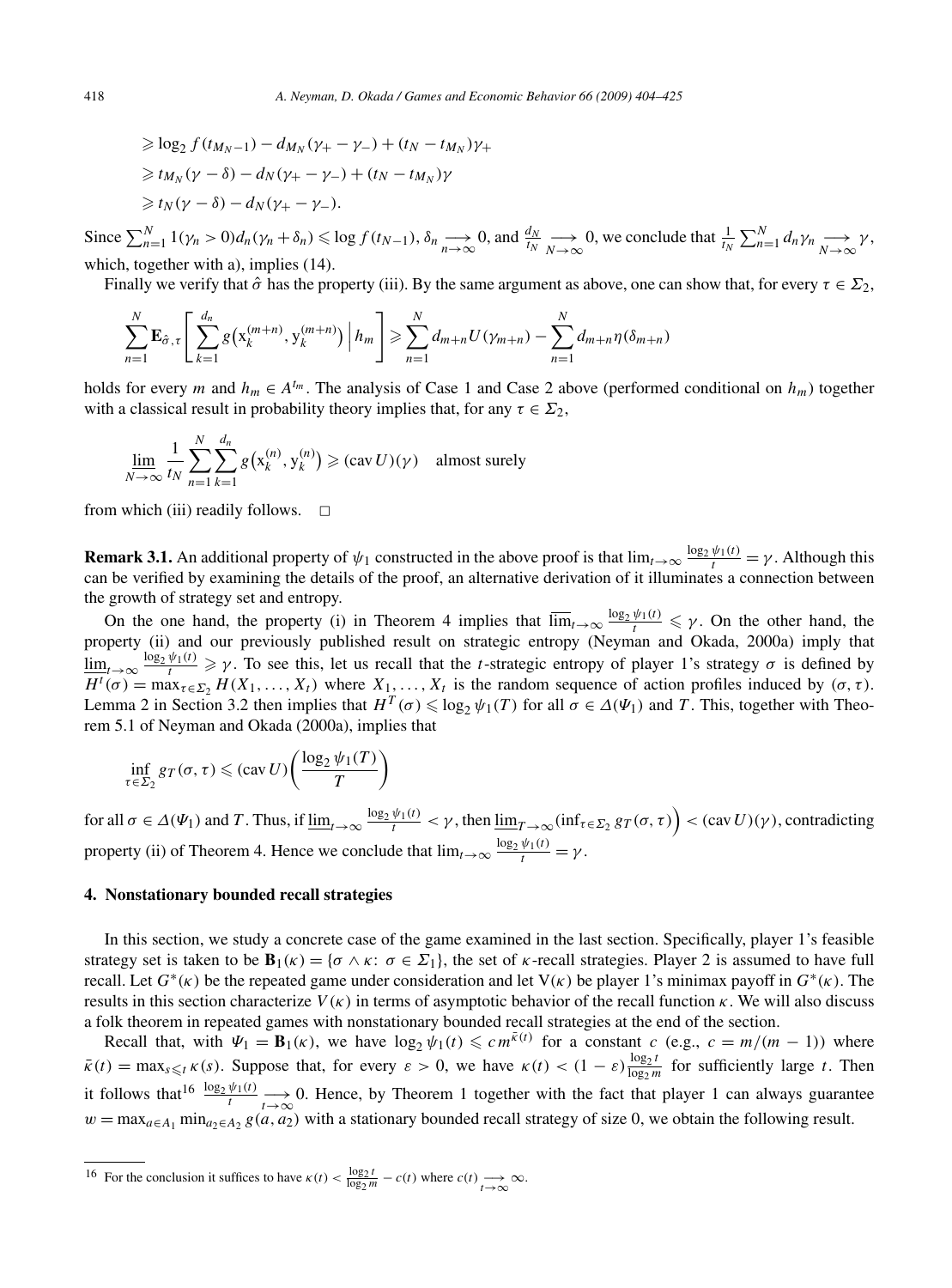**Theorem 5.**

If 
$$
\lim_{t \to \infty} \frac{\kappa(t)}{\log_2 t} < \frac{1}{\log_2 m}
$$
, then  $V(\kappa) = w$ .

This suggests that, in order to gain any benefit from recalling the past (to get a payoff above *w*) against a player with perfect recollection, one must remember at least some constant times  $\log_2 t$  stages back. It is thus natural to ask,"How fast should *κ* grow (asymptotically) in order to guarantee the minimax payoff *v* against a player with full recall?" This question will be answered in the next theorem. It asserts that, in order to secure  $v$  in the long run, it suffices that player 1's recall  $\kappa(t)$  grows at least as fast as  $K_1 \log_2 t$  for some  $K_1 > 0$ . (Of course,  $K_1 \geq 1/\log_2 m$ .) In particular, player 1 can guarantee the minimax payoff in the long run by recalling a vanishing fraction of the history even against a player with full recall.

In order to exhibit the constant  $K_1$  explicitly, let  $\zeta(G) = \max_{\alpha} \max_{a \in A_1} \alpha(a)$  where  $\alpha$  is taken over all mixed actions of player 1 in the stage game *G* with  $\min_{b \in A_2} g(\alpha, b) = v$ . For example,  $\zeta(G) = 1$  if the minimax payoff *v* can be secured by a pure action. Define

$$
K_1(G) = \begin{cases} 0 & \text{if } \zeta(G) = 1, \\ \frac{2}{|\log_2 \zeta(G)|} & \text{if } \zeta(G) < 1. \end{cases}
$$

For instance, in matching pennies,  $\zeta(G) = 1/2$  and so  $K_1(G) = 2$ .

**Theorem 6.** *If*  $\underline{\lim}_{t\to\infty} \frac{\kappa(t)}{\log_2 t} > K_1(G)$ , then there is a  $\hat{\sigma} \in \Delta(\mathbf{B}_1(\kappa))$  with the following properties:

(i) lim  $T \rightarrow \infty$  $\left(\min_{\tau \in \Sigma_2} g_T(\hat{\sigma}, \tau)\right) \geq v,$ (ii)  $\inf_{\tau \in \Sigma_2} \mathbf{E}_{\hat{\sigma}, \tau}$ Г lim  $T \rightarrow \infty$ 1 *T*  $\sum$ *T t*=1  $g(a_t,b_t)$ 1 *v.*

*In particular, if G is zero-sum, then the repeated game*  $G^*(\kappa)$  *has the value*<sup>17</sup> *that coincides with the value of G*. *Moreover, player 1 has an optimal strategy*  $\hat{\sigma} \in \Delta(\mathbf{B}_1(\kappa))$ *.* 

**Proof.** Let  $\alpha^* \in \Delta(A_1)$  be such that  $\min_{b \in A_2} g(\alpha^*, b) = v$  and  $\max_{a \in A_1} \alpha^*(a) = \zeta(G)$ . If  $\alpha^*$  is a pure action, then the theorem is trivially true. So suppose that  $\alpha^*$  is not a pure action.

First, we recall the argument from Lehrer (1988) which yields a result about the value of the finitely repeated game where player 1 has bounded recall. Let  $\mathbf{z} = (z_1, z_2, \ldots)$  be a sequence of  $A_1$ -valued i.i.d. r.v.'s with  $z_t \sim \alpha^*$ . Note that for every  $k < s < s'$  the probability that  $(z_{s-k},...,z_{s-1}) = (z_{s'-k},...,z_{s'-1})$  is at most  $\zeta(G)^k$ . Therefore, the probability that  $(z_{s-k},...,z_{s-1}) = (z_{s-k},...,z_{s-1})$  for some  $k < s < s' \leq T$  (where  $k < T - 1$ ) is at most  $\zeta(G)^k(T-k)^2/2$  which can be made arbitrarily close to 0 by choosing a large enough *T* and  $k > K_1(G) \log_2 T$ . Now, if  $z_1, \ldots, z_T$  is a sequence in  $A_1^T$  such that  $(z_{s-k}, \ldots, z_{s-1}) \neq (z_{s-k}, \ldots, z_{s-k-1})$  for every  $k < s < s' \leq T$ , then the oblivious strategy that plays this sequence is in  $\bar{\mathbf{B}}_i(k)$ , the set of stationary bounded recall strategies of size *k*. Therefore, if we set  $\kappa(t) = \min\{t-1, k\}$ , then the value of  $G^T(\kappa(t))$  is close to the value of the stage game *G*. Note that this argument relies on two properties of  $\kappa(t)$ :  $\kappa(t) \geq K_1(G) \log T$  for  $t > k$ , and  $\kappa(t) = t - 1$  for  $t \leq k$ . In particular, if  $\kappa(t) > K_1(G) \log T$  for every *t*, the two properties above are satisfied with  $k = [K_1 \log T] + 1$ .

With the above discussion in mind we proceed to the main part of the proof. Let  $a^0$ ,  $a^1 \in A_1$  be two distinct actions with  $\alpha^*(a^0) > 0$  and  $\alpha^*(a^1) > 0$ . (Recall that  $\alpha^*$  is not a pure action.)

In order to define the strategy  $\hat{\sigma}$ , we introduce some notation. First, our condition on  $\kappa$  implies that there are infinitely many stages *t* at which  $\kappa(t) \neq \kappa(s)$  for all  $s < t$ . We enumerate these stages as  $t_1 < t_2 < \ldots < t_n < \cdots$ .

<sup>&</sup>lt;sup>17</sup> The zero-sum game  $G^*(\kappa)$  has a value *v* if for every  $\varepsilon > 0$  there are strategies  $\sigma^*_{\varepsilon}$  and  $\tau^*_{\varepsilon}$  ( $\varepsilon$ -optimal strategies) such that for all sufficiently large T and for all strategies  $\sigma$  and  $\tau$  we have  $g_T(\sigma_\varepsilon^*, \tau) \geq v - \varepsilon$  and  $g_T(\sigma, \tau_\varepsilon^*) \leq v + \varepsilon$ . A strategy is optimal if it is  $\varepsilon$ -optimal for all  $\varepsilon > 0$ .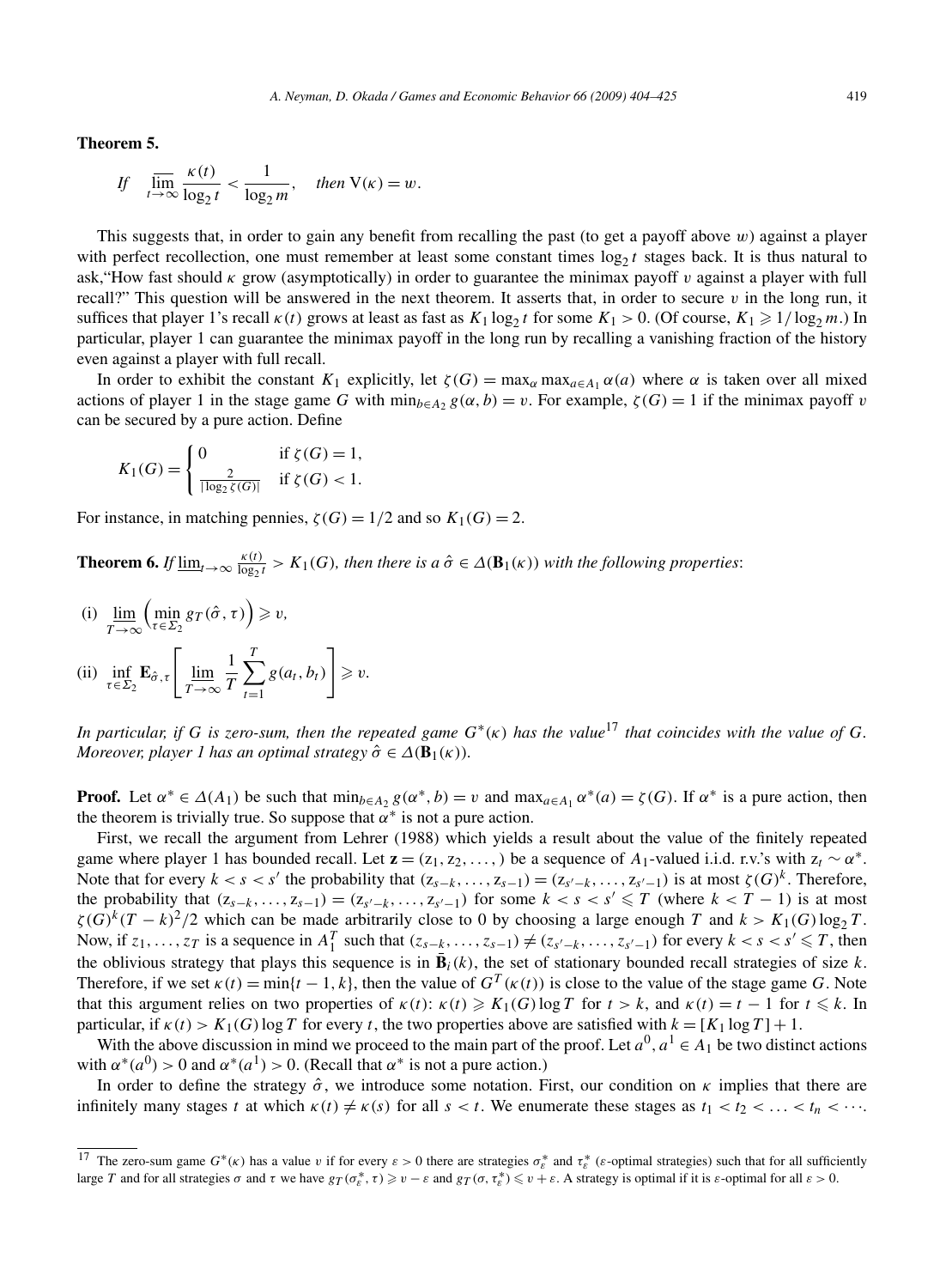For each sequence of player 1's actions  $\mathbf{a} = (a_1, a_2, \ldots) \in A_1^{\infty}$  and each positive integer *n*, define a sequence  $\mathbf{a}^n =$  $(a_1^n, a_2^n, \ldots) \in A_1^{\infty}$  by

$$
a_t^n = \begin{cases} a^0 & \text{if } t < t_n, \\ a^1 & \text{if } t = t_n, \\ a_t & \text{if } t > t_n. \end{cases}
$$

Thus, if player 1 is to play according to the oblivious strategy  $\sigma \langle \mathbf{a}^n \rangle$ , he would take the action  $a^0$  in the first  $t_n - 1$ stages, then  $a^1$  at stage  $t_n$ , and thereafter the actions appearing in the original sequence  $a$ .

Note that the sequence of actions  $a^n$  is induced by the *κ*-recall (oblivious) strategy  $\sigma \langle a^n \rangle \wedge \kappa$  if, and only if

$$
\forall t, t' \quad \text{s.t.} \quad a_t^n \neq a_{t'}^n: (a_{t'-\kappa(t')}^n, \dots, a_{t'-1}^n) \neq (a_{t-\kappa(t)}^n, \dots, a_{t-1}^n). \tag{15}
$$

For t and t' with  $t_n \le t < t'$  and  $t' - \kappa(t') < t_n$ , we have  $(a_{t'-\kappa(t')}^n, \ldots, a_{t'-1}^n) \ne (a_{t-\kappa(t)}^n, \ldots, a_{t-1}^n)$ . In addition, since  $\kappa(t_n) \neq \kappa(t)$  for all  $t < t_n$ , the condition (15) is implied by

$$
\forall t' \quad \text{s.t.} \quad t' - \kappa(t') > t_n, \quad \forall t < t' \colon (a_{t'-\kappa(t')}, \dots, a_{t'-1}) \neq (a_{t-\kappa(t)}^n, \dots, a_{t-1}^n). \tag{16}
$$

Observe that, for any *n*, *t*, and *k*,  $(a_{t-k}^n, \ldots, a_{t-1}^n)$  is one of at most  $k+2$  strings of length *k*:  $(a^0, \ldots, a^0)$ ,  $(a^0, \ldots, a^0, a^1), (a^0, \ldots, a^0, a^1, a_{t-\ell}, \ldots, a_{t-1})$  where  $1 \leq \ell \leq k-2$ ,  $(a^1, a_{t-k+1}, \ldots, a_{t-1})$ , and  $(a_{t-k}, \ldots, a_{t-1})$ . Let us denote the subset of  $A_1^k$  consisting of these strings by  $Z(a_{t-k},...,a_{t-1})$  so that (16), hence (15), is further implied by

$$
\forall t' \quad \text{s.t.} \quad t' - \kappa(t') > t_n, \quad \forall t < t' \colon (a_{t'-\kappa(t')}, \dots, a_{t'-1}) \notin Z(a_{t-\kappa(t)}, \dots, a_{t-1}). \tag{17}
$$

To formally define the strategy  $\hat{\sigma}$ , let **z** = ( $z_1, z_2, \ldots$ ,) be a sequence of  $A_1$ -valued i.i.d. r.v.'s with  $z_t \sim \alpha^*$ , and, for each *n*, define a sequence of *A*<sub>1</sub>-valued r.v.'s  $\mathbf{z}^n = (z_1^n, z_2^n, \ldots)$  by

$$
z_t^n = \begin{cases} a^0 & \text{if } t < t_n, \\ a^1 & \text{if } t = t_n, \\ z_t & \text{if } t > t_n. \end{cases}
$$

Next define an N-valued r.v. *v* by  $v = n$  if *n* is the smallest positive integer with the property

$$
\forall t' \quad s.t. \quad t' - \kappa(t') > t_n, \quad \forall t < t' : (z_{t'-\kappa(t')}, \dots, z_{t'-1}) \notin Z(z_{t-\kappa(t)}, \dots, z_{t-1}). \tag{18}
$$

Then define  $\hat{\sigma} = \sigma \langle z^{\nu} \rangle \wedge \kappa$ . Below we show that  $\nu < \infty$  almost surely under the condition on  $\kappa(t)$  stated in the theorem, and hence  $\hat{\sigma}$  is well defined as a mixture of strategies in  $\{\sigma \langle \mathbf{a}^n \rangle \wedge \kappa : \mathbf{a} \in A_1^{\infty}, n = 1, 2, ...\} \subset \mathbf{B}_1(\kappa)$ .

To see this, observe that

$$
\mathbf{E}\left[\left\{(t, t'): t < t', (z_{t'-\kappa(t')}, \dots, z_{t'-1}) \in Z(z_{t-\kappa(t)}, \dots, z_{t-1})\right\}\right]\right]
$$
\n
$$
= \mathbf{E}\left[\sum_{k=1}^{\infty} \sum_{t < t'} \mathbf{1}(\kappa(t) = \kappa(t') = k) \mathbf{1}\big((z_{t'-k}, \dots, z_{t'-1}) \in Z(z_{t-k}, \dots, z_{t-1})\big)\right]
$$
\n
$$
= \sum_{k=1}^{\infty} \sum_{t < t'} \mathbf{1}(\kappa(t) = \kappa(t') = k) \mathbf{P}\big((z_{t'-k}, \dots, z_{t'-1}) \in Z(z_{t-k}, \dots, z_{t-1})\big)
$$
\n
$$
\leq \sum_{k=1}^{\infty} (k+2) |B_k|^2 \zeta(G)^k \quad \text{(where } B_k = \{t: \kappa(t) = k\})
$$
\n
$$
\leq 2 \sum_{t=1}^{\infty} t(\kappa(t) + 2) \zeta(G)^{\kappa(t)}.
$$

For the second-to-the-last inequality, we used the fact that  $|Z(z_{t-k},...,z_{t-1})| \leq k+2$ , as observed above. The last inequality follows from the inequality  $|B_k|^2 < 2 \sum_{t \in B_k} t$ . Our condition on  $\kappa$  implies that there is an  $\varepsilon > 0$  and a  $\hat{t}$  such that  $\kappa(t) \geq (K_1(G) + 2\varepsilon) \log_2 t$  for all  $t \geq \hat{t}$ . Therefore there is a  $0 < \theta < 1$  and a  $\tilde{t} \geq \hat{t}$  such that  $\theta \kappa(t) \geq$  $(K_1(G)+\varepsilon)\log_2 t$  and  $(\kappa(t)+2)\zeta(G)^{\kappa(t)} < \zeta(G)^{\theta\kappa(t)}$  for all  $t \geq \tilde{t}$ . As  $\zeta(G) < 1$ , it follows that  $t(\kappa(t)+2)\zeta(G)^{\kappa(t)} \leq$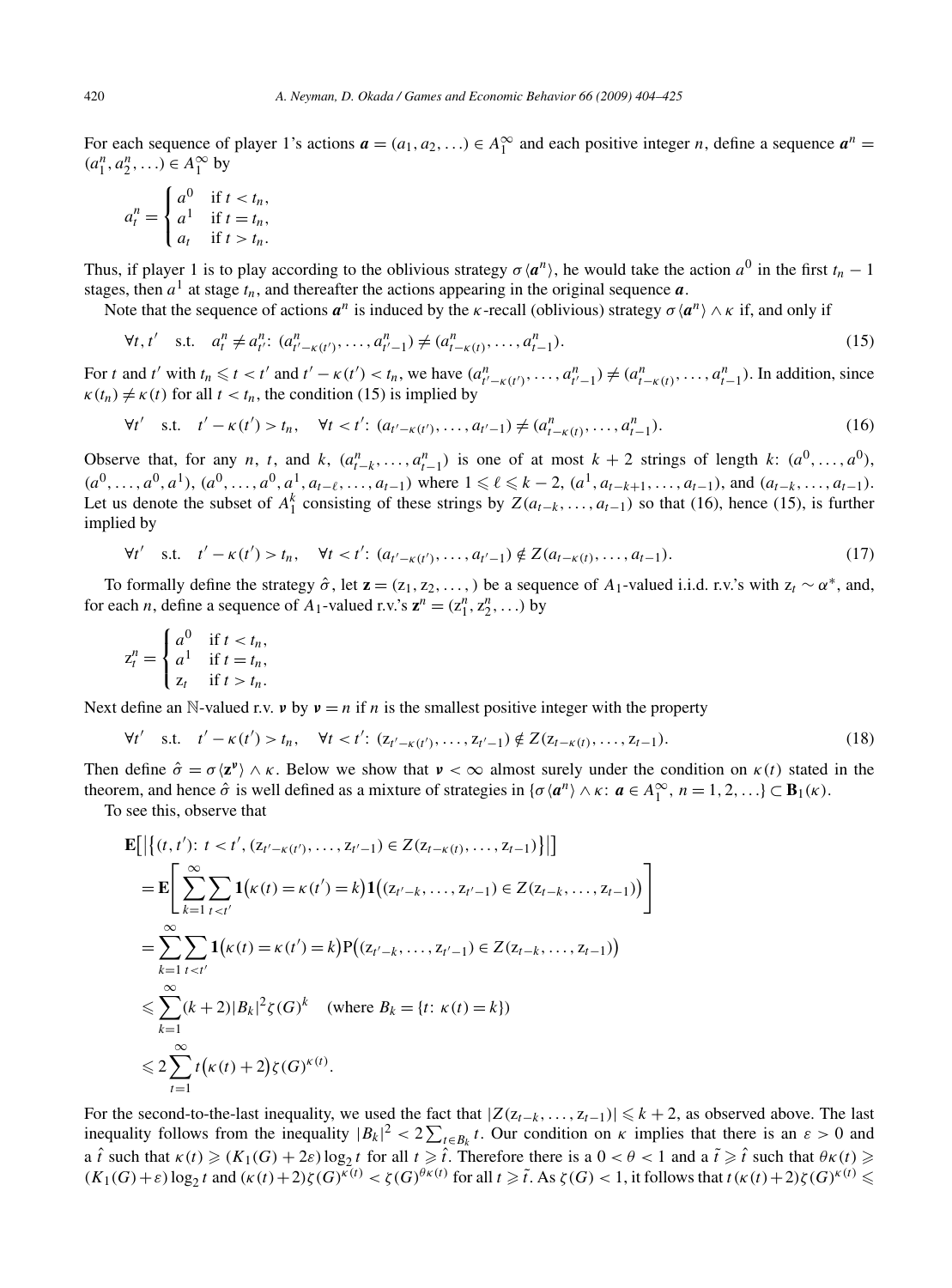$t^{-(1+\varepsilon|\log_2 \zeta(G)|)}$  for all  $t \geq \tilde{t}$ . Hence  $\sum_{t=1}^{\infty} t(\kappa(t)+2)\zeta(G)^{\kappa(t)} < \infty$ . Therefore, with probability 1, there are only finitely many pairs  $(t, t')$  with  $t < t'$  and  $(z_{t'-\kappa(t')}, \ldots, z_{t'-1}) \in Z(z_{t-\kappa(t)}, \ldots, z_{t-1})$ . Thus  $v < \infty$  almost surely.

Next we verify that  $\hat{\sigma}$  has the desired properties. Fix an arbitrary pure strategy  $\tau \in \Sigma_2$  and a stage *T*. Let  $(x_1, y_1), \ldots, (x_T, y_T)$  be the random action pairs induced by  $(\hat{\sigma}, \tau)$ . Let  $(\bar{x}_T, \bar{y}_T)$  be a  $(A_1 \times A_2)$ -valued random variable such that  $P((\bar{x}_T, \bar{y}_T) = (a, b)) = \frac{1}{T} \sum_{t=1}^T P((x_t, y_t) = (a, b))$ . Then, as in the proof of Theorem 4, we have

$$
H(\bar{x}_T|\bar{y}_T) \geq \frac{1}{T} \sum_{t=1}^T H(x_t|y_t) \geq \frac{1}{T} \sum_{t=1}^T H(x_t|y_t, x_1, \dots, x_{t-1})
$$
  
= 
$$
\frac{1}{T} \sum_{t=1}^T H(x_t|x_1, \dots, x_{t-1})
$$
  

$$
\geq \frac{1}{T} \sum_{t=1}^T H(x_t|x_1, \dots, x_{t-1}, t_\nu \wedge (T+1))
$$
(19)

where the equality follows from  $y_t$  being a deterministic function of  $x_1, \ldots, x_{t-1}$ .

Observe that  $z_t \in A_1$  and thus a conditional entropy of  $z_t$  is bounded by  $\log_2 |A_1|$ , and, conditional on  $t_v < t$ , we have  $z_t = z_t^{\nu} = x_t$ . Therefore,  $H(z_t | z_1, ..., z_{t-1}, t_{\nu} \wedge (T+1)) \le H(x_t | x_1, ..., x_{t-1}, t_{\nu} \wedge (T+1)) + \log_2 |A_2| P(t \le t_{\nu})$ . By rearranging the terms we have

$$
H(x_t|x_1,\ldots,x_{t-1},t_\nu\wedge(T+1))\geq H(z_t|z_1,\ldots,z_{t-1},t_\nu\wedge(T+1))-log_2|A_1|P(t\leq t_\nu).
$$

From the chain of inequalities beginning (19), and further applying the chain rule for entropy, and, using the fact that  $t_v \wedge (T + 1)$  takes at most  $T + 1$  distinct values, we obtain

$$
H(\bar{x}_T|\bar{y}_T) \geq \frac{1}{T} \sum_{t=1}^T H(z_t|z_1,\ldots,z_{t-1},t_\nu \wedge (T+1)) - \frac{1}{T} \sum_{t=1}^T \log_2 |A_1| P(t \leq t_\nu)
$$
  
=  $\frac{1}{T} H(z_1,\ldots,z_T|t_\nu \wedge (T+1)) - \frac{1}{T} \sum_{t=1}^T \log_2 |A_1| P(t \leq t_\nu)$   
 $\geq \frac{1}{T} H(z_1,\ldots,z_T) - \frac{1}{T} \log_2 (T+1) - \frac{1}{T} \sum_{t=1}^T \log_2 |A_1| P(t \leq t_\nu)$   
=  $H(\alpha^*) - o(1) \underset{T \to \infty}{\longrightarrow} H(\alpha^*).$ 

Note that the  $o(1)$  function in the last line is independent of  $\tau$ . To summarize, for every  $\delta > 0$ , there is a  $T_0$  such that, for every  $T \ge T_0$  and  $\tau \in \Sigma_2$ , the average empirical distribution of action pairs in the first *T* stages of the game (i.e., the distribution of  $(\bar{x}_T, \bar{y}_T)$  obeys

$$
H(\bar{\mathbf{x}}_T | \bar{\mathbf{y}}_T) \geqslant H(\alpha^*) - \delta. \tag{20}
$$

Next we demonstrate that the distribution of  $\bar{x}_T$  is close to  $\alpha^*$ . Since  $x_t = z_t$  whenever  $t_v < t$ , we have, for each  $a \in A_1$ ,

$$
P(x_t = a) \geqslant P(z_t = a) - P(t_v \geqslant t) = \alpha^*(a) - P(t_v \geqslant t)
$$

and so  $\sum_{a \in A} |P(x_t = a) - \alpha^*(a)| \leq 2|A_1|P(t_\nu \geq t)$ . Hence

$$
\sum_{a \in A_1} \left| P(\bar{x}_T = a) - \alpha^*(a) \right| = \sum_{a \in A_1} \left| \frac{1}{T} \sum_{t=1}^T P(x_t = a) - \alpha^*(a) \right|
$$
  

$$
\leq 2|A_1| \frac{1}{T} \sum_{t=1}^T P(t_v \geq t) \xrightarrow[T \to \infty]{} 0.
$$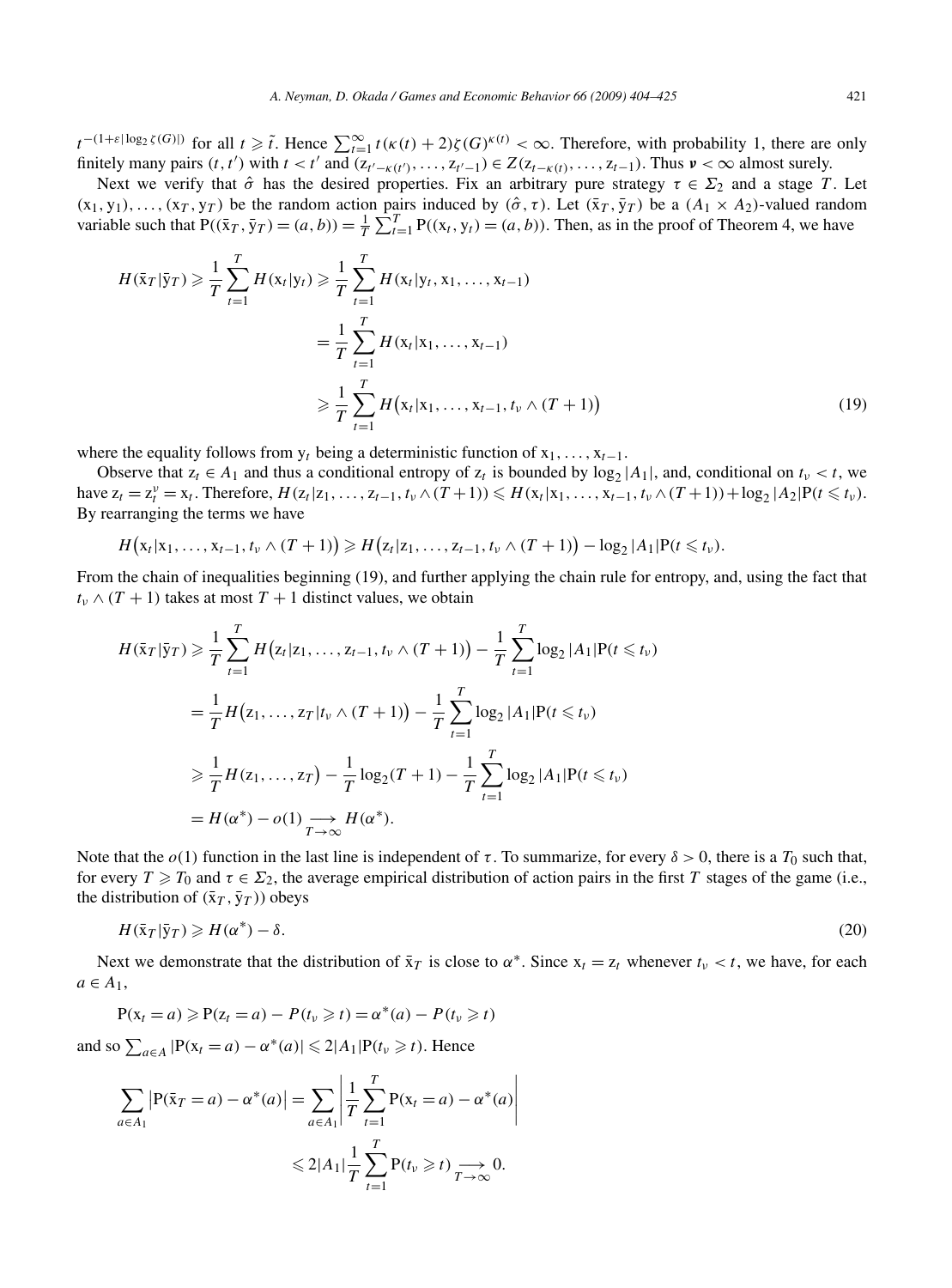Thus, for every  $\delta > 0$  there is a  $T_0$  such that for all  $T \geq T_0$  we have

$$
\sum_{a \in A_1} \left| P(\bar{x}_T = a) - \alpha^*(a) \right| < \delta. \tag{21}
$$

Hence, by Lemma 3, the inequalities (20) and (21) imply that, for every  $\varepsilon > 0$  there is a  $T_0$  such that for all  $T \geq T_0$ ,

$$
g_T(\hat{\sigma}, \tau) = \frac{1}{T} \sum_{t=1}^T \mathbf{E}_{\hat{\sigma}, \tau} \big[ g(x_t, y_t) \big] = \mathbf{E}_{\hat{\sigma}, \tau} \big[ g(\bar{x}_T, \bar{y}_T) \big] \geqslant \min_{b \in A_2} g(\alpha^*, b) - \varepsilon = v - \varepsilon.
$$

This completes the first part of the theorem.

In order to deduce the second part, observe that, by performing the same line of argument as above but conditional on a history  $(x_1, y_1, \ldots, x_s, y_s)$ , we can show that for every  $\varepsilon > 0$  there is a  $T_0$  such that for every strategy  $\tau \in \Sigma_2$ , every positive integer *s*, and every  $T \ge T_0$ , we have

$$
\mathbf{E}_{\hat{\sigma},\tau}\left[\frac{1}{T}\sum_{t=s+1}^{s+T}g(x_t,y_t)\middle|\,x_1,y_1,\ldots,x_s,y_s\right]\geq v-\varepsilon,
$$

which, by the classical results in probability, implies that

$$
\lim_{T \to \infty} \frac{1}{T} \sum_{t=1}^{T} g(x_t, y_t) \geq v - \varepsilon \quad \text{almost surely.}
$$

As this holds for every  $\varepsilon > 0$  the second part of the theorem follows.  $\Box$ 

**Remark 4.1.** The strategy *σ*ˆ constructed in the above proof relies on the random variable *ν* which depends on the values of the entire sequence  $(z_t)_t$ . (In particular, *v* is not a stopping time.) A slightly weaker result can be derived as follows.

Since  $\nu < \infty$  almost surely, we have  $P(\nu \leq n) \rightarrow \infty$  1. Hence if we choose an *n* sufficiently large, the condition (18) holds with a probability close to 1. Therefore, for every  $\varepsilon > 0$ , there is an *n* and a  $T_0$  such that for every  $\tau \in \Sigma_2$ and  $T \geq T_0$ , we have  $g_T(\sigma \langle \mathbf{z}^n \rangle, \tau) > v - \varepsilon$ . In the case where *G* is a zero-sum game, this shows that, for every  $\varepsilon > 0$ , the strategy  $\sigma \langle \mathbf{z}^n \rangle$  is  $\varepsilon$ -optimal for a sufficiently large *n*.

To conclude this section we discuss an immediate implication of Theorem 6 for the set of equilibrium payoff vectors. Consider the repeated game  $G^*(\kappa_1, \kappa_2)$  where player *i*'s set of feasible strategies is  $\mathbf{B}_i(\kappa_i)$ ,  $i = 1, 2$ . Define *K*<sub>2</sub>(*G*) analogously to *K*<sub>1</sub>(*G*) above. If  $\underline{\lim}_{t\to\infty} \frac{\kappa_i(t)}{\log_2 t} > K_i(G)$  for  $i = 1, 2$ , then Theorem 6, or the strategy constructed in its proof, provides the players with threats to one another which discourage them from deviating from a path<sup>18</sup> that yields  $x_i \ge v_i$ ,  $i = 1, 2$ . In order to state a version of the folk theorem in this context, let  $E^*(\kappa_1, \kappa_2)$  be the set of equilibrium payoff vectors of  $G^*(\kappa_1, \kappa_2)$  and let  $F^* = \{(x_1, x_2) \in \text{co}(g(A)) : x_1 \geq v^1, x_2 \geq v^2\}.$ 

**Theorem 7.** *There is a constant*  $K^*(G) > 0$  (*that depends on the stage game*) *such that if* 

$$
\lim_{t \to \infty} \min_{i=1,2} \frac{\kappa_i(t)}{\log_2 t} > K^*(G), \quad \text{then } E^*(\kappa_1, \kappa_2) = F^*.
$$

### **5. Remarks on finite automata with time-varying complexity**

In the last section we examined a generalization of bounded recall strategy to accommodate time-varying memory. Finite automaton is another useful representation of strategies in the literature on strategic complexity in repeated

<sup>18</sup> Specifically, let *ξ* be a sequence of action pairs that yields an average payoff vector as close to *(x*1*,x*2*)* as one desires. Then we can let the players play a constant action pair  $(\bar{a}, \bar{b})$  at each stage until their recall is long enough, and then start the cyclic play of  $\xi$ . Thus it can be ensured that any deviation by one player from cooperative phase will be in the memory of the other player long enough to initiate and continue the punishment strategy.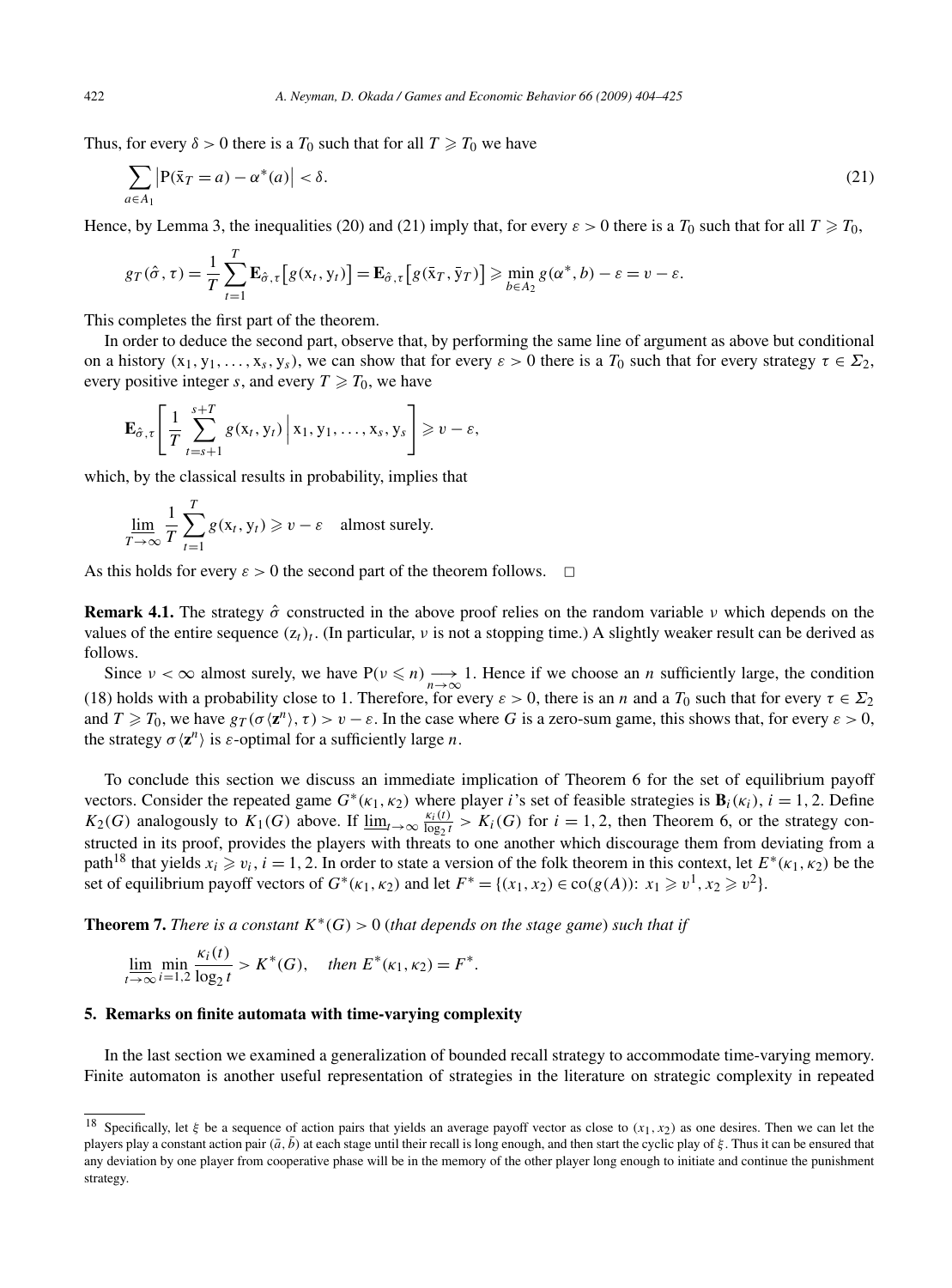games. The number of states of automaton is usually taken as a measure of complexity. Here the corresponding notion would be called automata with "growing (or, more generally, time-varying) number of states." A correct definition of this concept, however, appears more delicate. One must take an appropriate care to preserve certain consistency of transition among states (or subset of states). There may possibly be more than one reasonable definitions. This topic deserves further investigation.

It is reasonable to anticipate that whatever the definition of an automaton with a growing number of states (namely the number of states at stage *t* is  $m(t)$  with  $m(t) \leq m(t+1)$  is, the number  $\psi_i(t)$  of strategies induced in the first *t* stages will be bounded by  $m(t)^{Cm(t)}$  where *C* is a positive constant dependent on the stage game. Therefore, some of the results, e.g., Theorem 1 and Theorem 2, that bound from above the value of the repeated game as a function of the function  $\psi_i(t)$  will have implications to finite automata with a growing number of states independent of the exact definition. An analog of Theorem 5 for automata would be "if  $m(t) \log m(t) = o(t)$  then  $V(m) = w$ " where  $V(m)$ is the minimax payoff to player 1 of the two-player repeated game in which player 1 uses growing automata whose complexity grows according to  $m : \mathbb{N} \to \mathbb{N}$  and player 2 is fully rational. Similarly, if we allow for the more general time-varying number of states, the same comment applies where  $m(t)$  is replaced by  $\max_{s \le t} m(s)$ .

#### **Acknowledgments**

Okada gratefully acknowledges support from The Research Council at Rutgers University and Richard B. Fisher Membership at Institute for Advanced Study. The authors thank anonymous referees for helpful comments.

## **Appendix A**

Here we prove a statement used in the proof of Theorem 4 and Theorem 6. Recall that the L<sub>1</sub>-distance between two probabilities P and Q on a finite set  $\Omega$  is  $||P - Q||_1 = \sum_{x \in \Omega} |P(x) - Q(x)|$ . For a  $(A_1 \times A_2)$ -valued random variable  $(x, y)$ , we write P(*a*, *b*) for P( $x = a$ ,  $y = b$ ), and P<sub>1</sub>(*a*) (resp. P<sub>2</sub>(*b*)) for P( $x = a$ ) (resp. P( $y = b$ )). Also, P<sub>1</sub> ⊗ P<sub>2</sub> is a probability on  $A_1 \times A_2$  with  $(P_1 \otimes P_2)(a, b) = P_1(a)P_2(b)$  for each  $(a, b) \in A_1 \times A_2$ .

**Lemma 3.** There exists a function  $\eta : \mathbb{R}_+ \to \mathbb{R}_+$ , which depends on the stage game, with the following properties:

- (1)  $\eta(\delta) \longrightarrow 0.$ <br> $\delta \rightarrow 0$
- (2) For any  $\alpha \in \Delta(A_1)$  and for any  $(A_1 \times A_2)$ -valued random variable  $(x, y)$  satisfying (i)  $H(x|y) \ge H(\alpha) \delta$  and (ii)  $\|P_1 - \alpha\|_1 < \delta$ , we have  $\mathbf{E}[g(x, y)] \ge \min_{b \in A_2} g(\alpha, b) - \eta(\delta)$ .

**Proof.** We will show that, for small  $\delta > 0$ , (i) and (ii) imply that x and y are nearly independent, or, more precisely, P is close to P<sub>1</sub> ⊗ P<sub>2</sub> in the *L*<sub>1</sub>-distance. As the expected payoff is continuous with respect to the *L*<sub>1</sub>-distance on  $\Delta(A_1 \times A_2)$ , the conclusion of the lemma follows.

So suppose that (i) and (ii) are satisfied for a *δ >* 0. Then, since conditioning reduces entropy, (i) implies that  $H(x) \ge H(x|y) \ge H(\alpha) - \delta$ . Next, since *H*, as a function on  $\Delta(A_1)$ , is uniformly continuous with respect to the *L*<sub>1</sub>-norm, (ii) implies that  $H(x) \le H(\alpha) + \theta(\delta)$  where<sup>19</sup>  $\theta(\delta) > 0$  and  $\theta(\delta) \rightarrow 0$ . Thus

$$
H(x) - H(x|y) \leq \theta(\delta) + \delta. \tag{22}
$$

 $\sum$ Let us recall that the relative entropy between two probabilities P and Q on  $A_1 \times A_2$  is defined by  $D(P||Q) =$  $P(a, b) \log_2 \frac{P(a, b)}{Q(a, b)}$  where, for any  $p, q > 0$ , we set  $0 \log_2 \frac{0}{q} \equiv 0$  and  $p \log_2 \frac{p}{0} \equiv \infty$ . The relative entropy is always nonnegative and equal to 0 if, and only if, P = Q. From this definition, it is easy to verify that  $D(P||P_1 \otimes P_2)$  =  $H(x) - H(x|y)$ . Observe that  $D(P||P_1 \otimes P_2) = 0$  if, and only if, x and y are independent. It can be shown (Cover and Thomas, 1991, p. 300) that  $D(P||Q) \ge \frac{1}{2\ln 2} ||P - Q||_1^2$ , and hence  $H(x) - H(x|y) \ge \frac{1}{2\ln 2} ||P - P_1 \otimes P_2||_1^2$ . It follows from (22) that

$$
\|P - P_1 \otimes P_2\|_1 = \sum_{a,b} |P(a,b) - P_1(a)P_2(b)| \le \sqrt{2(\theta(\delta) + \delta) \ln 2}.
$$
 (23)

<sup>&</sup>lt;sup>19</sup> In fact, one can take  $\theta(\delta) = -\delta \log_2 \frac{\delta}{|A_1|}$  for  $\delta \le \frac{1}{2}$ . See Cover and Thomas (1991, p. 488).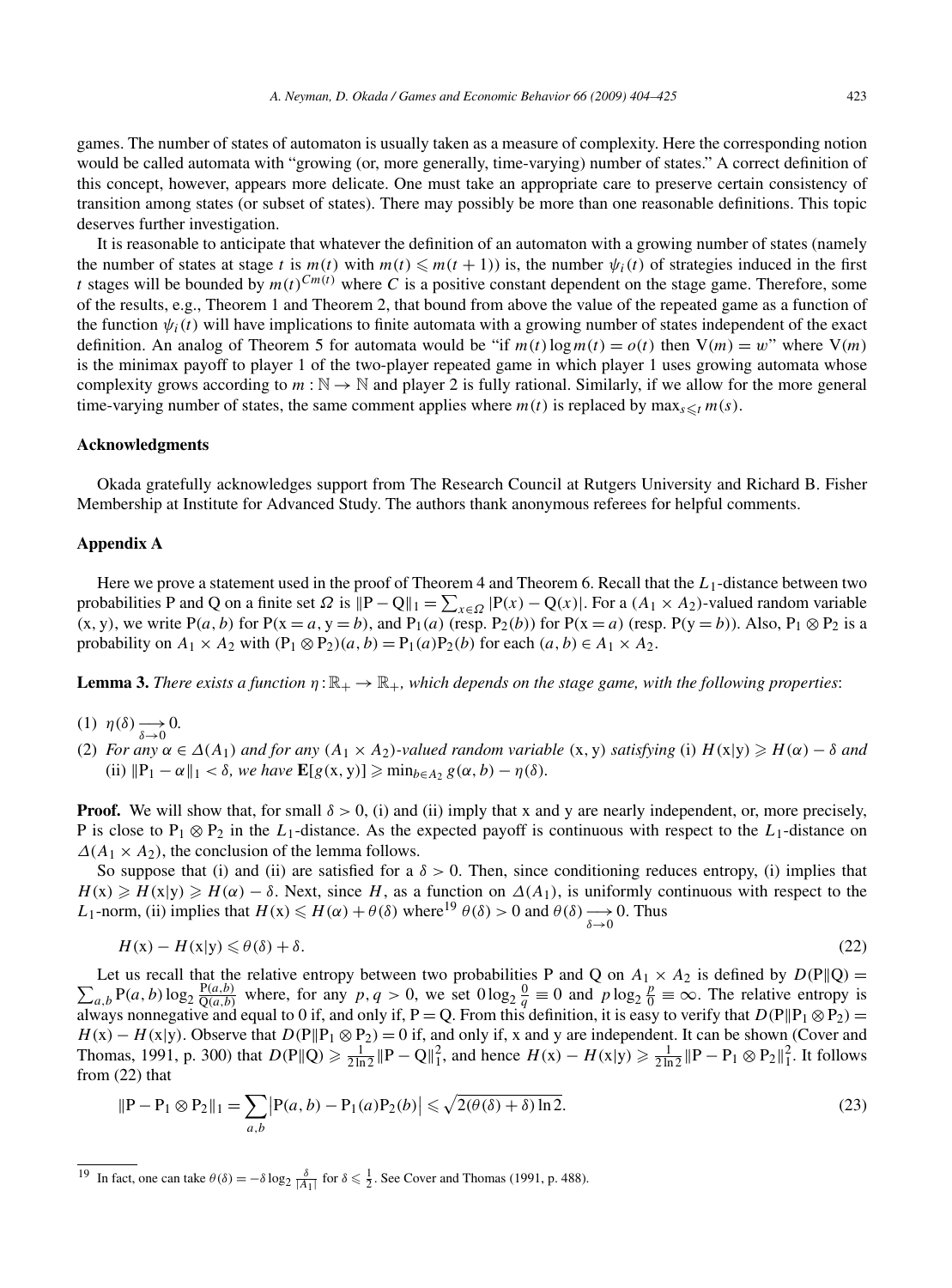Thus, setting  $\xi(\delta) = \sqrt{2(\theta(\delta) + \delta) \ln 2}$ , we have

$$
\mathbf{E}[g(\mathbf{x}, \mathbf{y})] = \sum_{a,b} \mathbf{P}(a, b) g(a, b)
$$
  
\n
$$
\geq \sum_{a,b} \mathbf{P}_1(a) \mathbf{P}_2(b) g(a, b) - ||g|| \xi(\delta) \text{ by (23)}
$$
  
\n
$$
\geq \sum_{a,b} \alpha(a) \mathbf{P}_2(b) g(a, b) - ||g|| \delta - ||g|| \xi(\delta) \text{ by (ii)}
$$
  
\n
$$
\geq \min_b g(\alpha, b) - ||g|| (\delta + \xi(\delta)).
$$

This completes the proof.  $\Box$ 

### **Appendix B**

We present an alternative proof of Theorem 4 that does not make use of Lemma 3. The construction of the strategy set  $\Psi_1$  is similar to that presented in the main text and we avoid duplicating detailed descriptions of the notations used.

*Construction of*  $\Psi_1$ : The set  $F_n$  is now defined by means of two sequences of nonnegative reals,  $(\gamma_n)_n$  with  $\gamma_n \leq \overline{\gamma}$ and  $(\eta_n)_n$  where  $\eta_n \ge \frac{|A_1|}{d_n}$  and  $\eta_n \to \infty$  0. As before, if  $\gamma_n = 0$ , then we set  $F_n$  to be a singleton. For *n* with  $\gamma_n > 0$ , we let

$$
F_n = \left\{ (a_1, \dots, a_{d_n}) \in A_1^{d_n}: \sum_{a \in A_1} \left| \frac{1}{d_n} \sum_{k=1}^{d_n} \mathbf{1}(a_k = a) - \alpha_n(a) \right| \leq \eta_n \right\}.
$$
 (24)

The condition  $\eta_n \geq \frac{|A_1|}{d_n}$  ensures that  $F_n \neq \emptyset$  in this case.

The sequence  $(\eta_n)_n$  is chosen to satisfy, in addition, the following property. Let  $\mathbf{x} = (x_1, x_2, \ldots)$  be a sequence of independent  $A_1$ -valued random variables where  $x_t$  is distributed according to  $\alpha_n$  whenever *t* is in the *n*th block, i.e.  $t_{n-1}$  + 1 ≤  $t \le t_n$ . Then we require<sup>20</sup>

$$
\sum_{n=1}^{\infty} P(\mathbf{x}[n] = (x_{t_{n-1}+1}, \dots, x_{t_n}) \notin F_n) < \infty. \tag{25}
$$

As before, we define  $F = \{a = (a_1, a_2, ...) \in A_1^{\infty} : a[n] = (a_{t_{n-1}+1},..., a_{t_n}) \in F_n\}$  and then  $\Psi_1 = \{\sigma \langle a \rangle : a \in F\}$ .

*Construction of*  $\hat{\sigma} \in \Delta(\Psi_1)$ : Define a sequence of  $A_1$ -valued random variables  $\hat{\mathbf{x}} = (\hat{x}_1, \hat{x}_2, \ldots)$  by

$$
\hat{\mathbf{x}}[n] = (\hat{\mathbf{x}}_{t_{n-1}+1}, \dots, \hat{\mathbf{x}}_{t_n}) = \begin{cases} \mathbf{x}[n] & \text{if } \mathbf{x}[n] \in F_n, \\ \bar{a}[n] & \text{otherwise.} \end{cases}
$$

Let  $\hat{\sigma} = \sigma \langle \hat{\mathbf{x}} \rangle$ . Note that  $\hat{\sigma}$  is indeed a mixture of strategies in  $\Psi_1$ .

$$
P\left(\left|\frac{1}{d_n}\sum_{k=1}^{d_n}1(x_{t_{n-1}+k}=a)-\alpha_n(a)\right|>\frac{\eta_n}{|A_1|}\right)\leqslant 2\exp\bigg(-2d_n\frac{\eta_n^2}{|A_1|^2}\bigg),
$$

and so

$$
P(\mathbf{x}[n] \notin F_n) \leq 2|A_1|\exp\bigg(-2d_n\frac{\eta_n^2}{|A_1|^2}\bigg).
$$

Take, for example,  $\eta_n = |A_1|/d_n^{1/4}$  (>  $|A_1|/d_n$ ). Then the exponential term on the right side of the above inequality is exp( $-2\sqrt{d_n}$ ) and (25) holds.

<sup>&</sup>lt;sup>20</sup> For *n* with  $\gamma_n = 0$ , it is obvious that  $P(x[n] \notin F_n) = 0$ . For *n* with  $\gamma_n > 0$ , note that  $x[n] \notin F_n$  implies that  $|\frac{1}{d_n} \sum_{k=1}^{d_n} 1(x_{t_{n-1}+k} = a) - \alpha_n(a)| >$  $\frac{\eta_n}{|A_1|}$  for some  $a \in A_1$ . For each  $a \in A_1$  and  $k = 1, ..., d_n$ , the random variable  $\mathbf{1}(x_{t_{n-1}+k} = a)$  takes values 0 and 1, and has mean  $\alpha_n(a)$ . Hence by a large deviation inequality due to Hoeffding (1963) we have